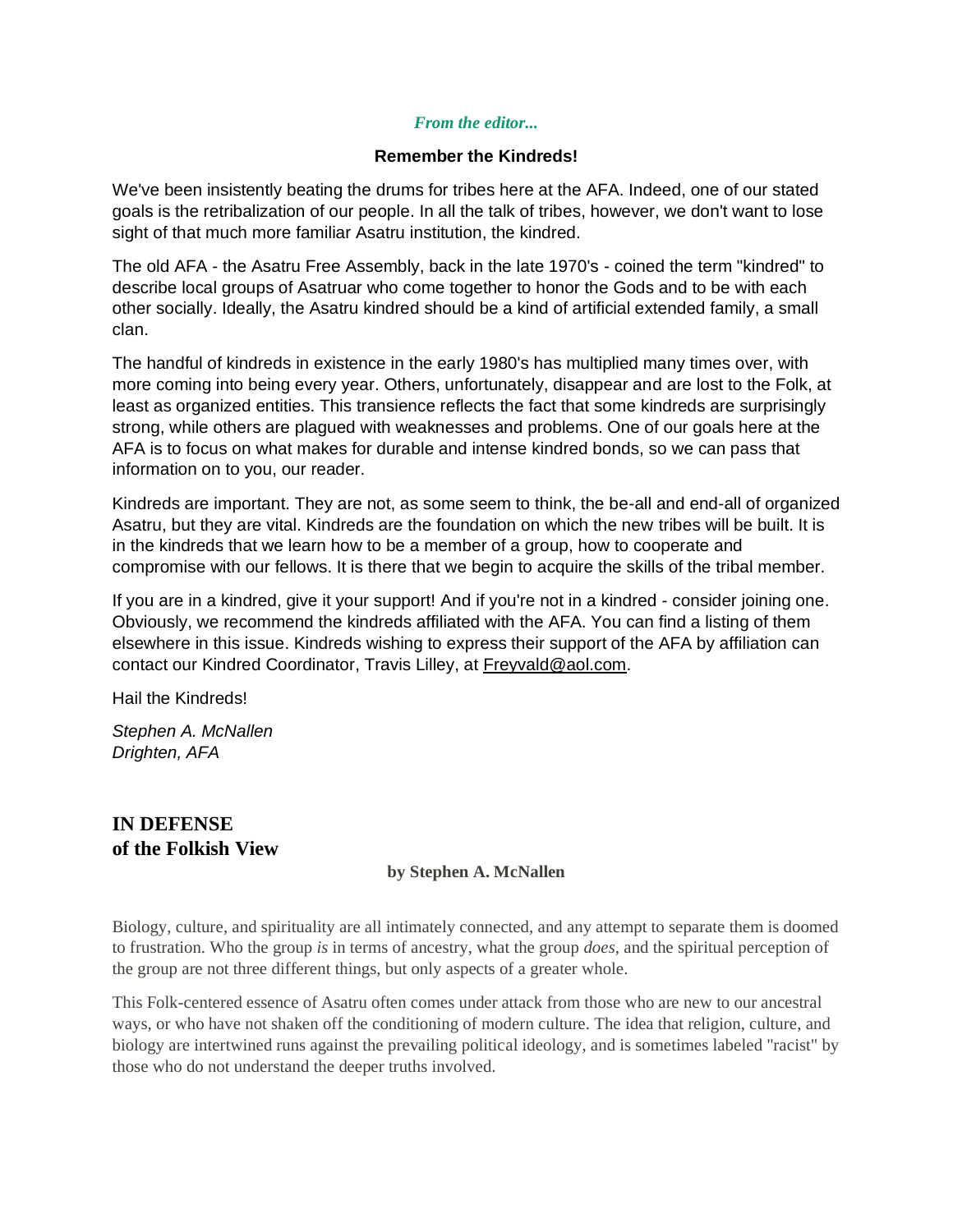Sometimes, those who consider themselves Asatru are the first to criticize the Folkish view. Their objections are important to counter. Indeed, these are people who, like us, follow the Aesir and Vanir and it is all the more important to respond fully to them.

Their criticisms take several fairly predictable forms. I have summed up some of their arguments in the paragraphs that follow, and provided some possible answers.

# **1. "The Vikings spread their seed far and wide on an equal opportunity basis, with no regard to race, religion, or culture."**

First of all, this is not really true. The Viking colony in Greenland left many skeletons which have been exhaustively studied by scientists who marveled that the Greenlanders seem not to have intermarried with the Eskimos. Back home in Northern Europe, it is true, Nordics and Celts married and intermingled rather freely, and the genetics of Iceland shows very strong Irish intermixture. However, the Scandinavians and the Celts are two very closely related branches of the Indo-European family. Biologically and culturally, they are very much kin.

Secondly, the Vikings are hardly ideal role models for Asatru. The Viking Age is very late in the history of the Germanic people. It was a time when our traditional culture was being eroded by outside forces, a time of change and cosmopolitanism. To judge Asatru by the behavior of a Viking adventurer in Byzantium, for example, makes as much sense as judging Christianity by the actions of an American sailor on port leave in Manila. Neither is likely to epitomize the religious values practiced in Norway or Nebraska, respectively. A fire in the loins should not be mistaken for spiritual enlightenment.

# **2. "All men and women are descendants from Ask and Embla, the primordial man and women who were found, as tree trunks on the strand, by Odin, Hoenir and Lodur and given life. Thus, Asatru is the legacy of all humans."**

This is one of the creation myths of the Northern people. There are thousands of such stories told by cultures both ancient and modern, from the Old Testament to the interior of the Amazon today. Humans in their tribal state tend to be extremely ethnocentric, and often their various groupings bear names that mean something like "the true people" or "the real human beings" to distinguish themselves from their neighbors. Likewise, their creation myths tend to be ethnocentric and to pertain only to themselves - not to all of humankind, with which they are not particularly concerned.

To argue that all humans are descended of Ask and Embla is to say that the myths of every other native culture are wrong, and that only ours is right. From the Australian Outback to the depths of Africa, groups have their own explanations for how they came to be. It is the height of arrogance to assume that our stories apply to them, and that the sacred tales of their own people are false. Unless we assume that their lore is inferior and inaccurate, we are forced to the logical conclusion that we are *all* right - so long as we are speaking of our own people, and no other.

Indeed, to say that our creation story is the only true one is to deny the existence and validity of other peoples' Gods - for it imposes Odin, Hoenir, and Lodur upon these other folk, shoving their Gods rudely out of the picture and negating their own religious explanations for the nature of things. Most Asatruar would not support such religious imperialism. To say that ours is the "one, true" creation myth smacks not only of religious intolerance but...racism. It is the very opposite of diversity.

**3. "The Gods and Goddesses have sex with all sorts of beings - dwarves, giants, and the like. This is more evidence that discrimination, particularly in the realm of relationships, sex, and marriage, has no basis in Norse culture!"**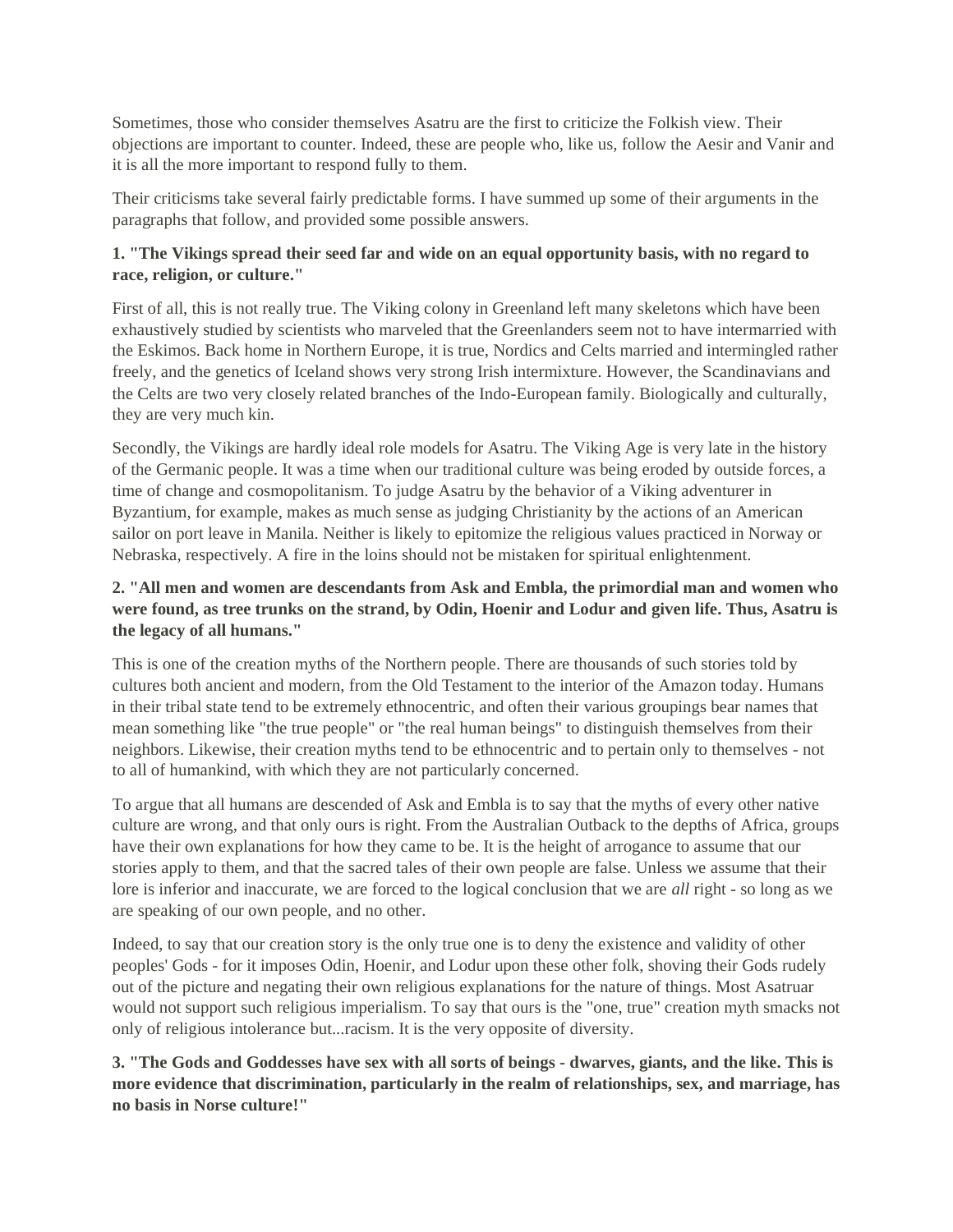The stories of our Gods and Goddesses are written down in the *Prose Edda* and the *Poetic Edda*. The *Eddas* are valuable resources, but they are symbolic, not historical. Their contents were subject to all sorts of factors that affect the way we use them religiously - human interpretation and bias being the main ones! Nothing in our lore suggests that the *Eddas* are meant to be taken literally, and to do so puts us in the same category as those fundamentalist Christians who take the Bible, word for word, as the exact and infallible word of their God.

To take the tales of our Gods and Goddesses as lessons urging us to mate outside our kind (or outside our species!) is as wrong as the Christian who argues that the Genesis creation story should be taken as scientific truth. Myth is bigger than that.

# **4. "Asatru is a religion, and joining it is no different than becoming an Episcopalian, a Muslim, or a Wiccan. Asatru is no more 'European' than Islam is 'Arabic' or Buddhism is 'Asian.'"**

This is a modern fantasy. No indigenous group really believes that its religion is nothing more than a set of practices and abstract concepts, separate from membership in the community, which can be adopted or set aside at will by outsiders.

People may decide to become a Baptist or a Lutheran, but no one looks in the mirror while brushing their teeth in the morning, and thinks "Hey, I'm tired of being a Catholic. I think I'll become a Lakota Sioux."

Native religion is not something apart from the rest of the life of the tribe. Religion, politics, economics, values and customs are all part of one thing. There is no real separation among them. Taken as a whole, this aggregate is the "Way" of the group; religion becomes one particular fraction of "the way the tribe is in the world, and what the tribe does."

Some religions, in contrast, are not based on the experience of a particular group, but on abstract philosophy or a revelation divorced from any tribal or national group. The monotheistic religions are the best examples of these. One can drift from Methodism to Mormonism, or from Catholicism to Islam, based on abstract reasoning or emotional attachment. It is here that the proposition of our critics is most at home. Those who attack Asatru because of its Folkish basis still carry with them the mental assumptions of Christianity and the other philosophical, universalist sects.

Most of the lore-based arguments against our Folkish worldview are based on the four presented above. In general, they show a common thread - namely, Christian thinking.

The idea that all humans spring from Ask and Embla may be appealing from a simplistic viewpoint, but it implies the non-existence of other peoples' Gods and thus reflects the same religious imperialism we find in historical Christianity. Likewise, to propose that the Aesir and Vanir have sex outside their "race" is to use the Eddic texts in the literal way that fundamentalist Christian uses the Bible. Finally, to suggest that religions can be chosen in the same way one chooses a hat or a new car is to think in terms of the monotheistic religions.

Those who reject the Folkish viewpoint often accuse us of not really being true to the Aesir and Vanir. A closer look, though, reveals their arguments against us to be much more in line with Christianity than with the inherently tribal and ethnocentric nature of indigenous religions. We can hope that as Asatruar learn to internalize the attitudes of our pre-Christian ancestors they will outgrow the cultural prejudices which keep them from connecting solidly with the deepest truths of our ancestral Way.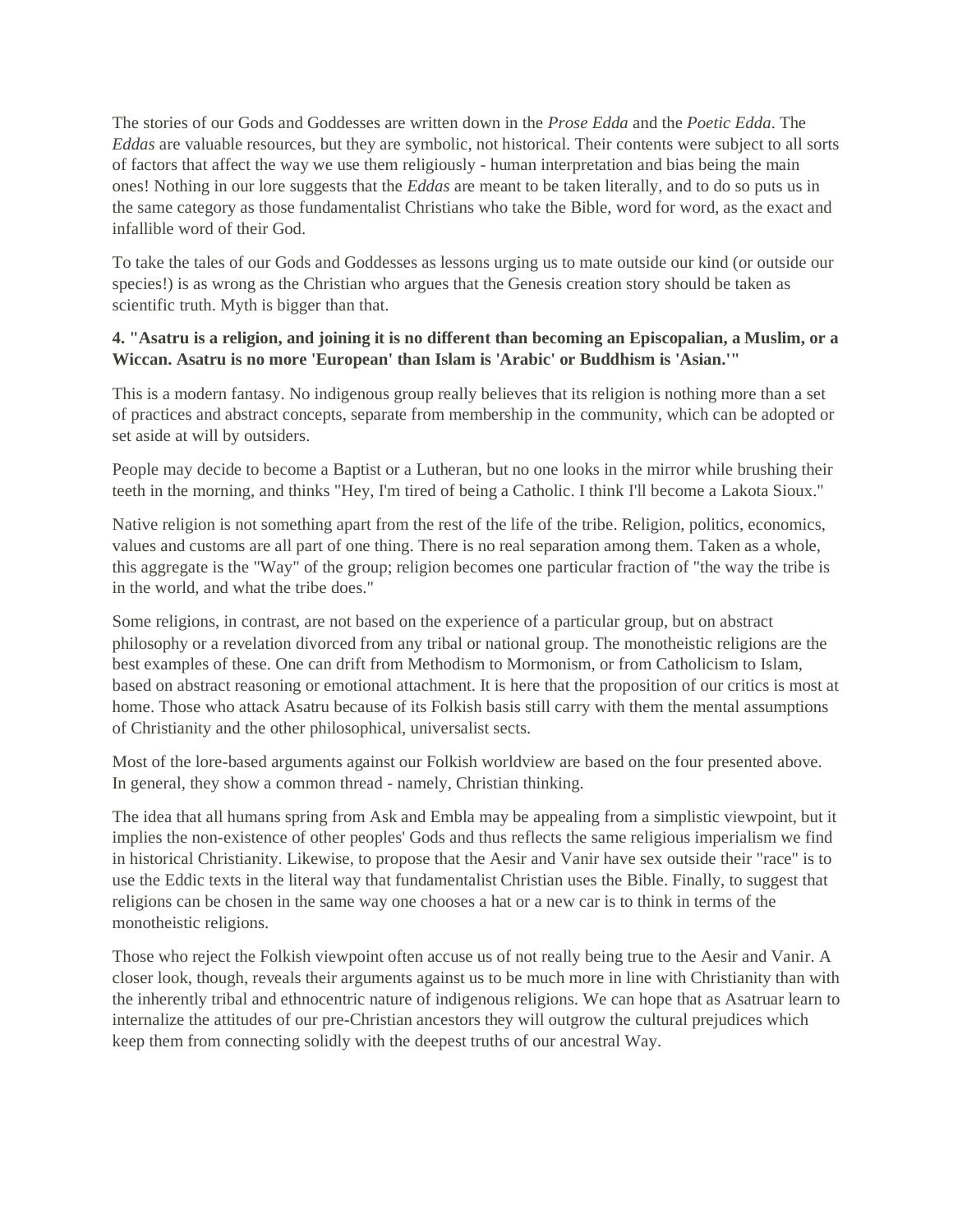# **The Significance of** TBIBALIZATION

**Hjuki Drauhtins Gutane**

Within the last few decades of the twentieth century, there took place some rather exciting and profound developments in a true re-emergence of pre-Christian Germanic religion ("Heathenry").

True, attempts at a Heathen re-emergence seem to have taken place earlier, but arguably, these were only Heathen in form, or were adaptations of Heathen forms to fit within Christian or even Theosophical contexts. This latter was the case in the rise of Armanism in the early twentieth century in Germany.

Perhaps, many would argue that any form of "re-emergence" or "revival" is merely a play on words, that the Elder Trow had never really left us, but had instead remained a viable, living entity though "underground," in secret or perhaps simply within rural households quite removed from the watchful eyes of Christian officials and their agents. This does seem to have taken place, as evidenced in Bede's ability to glean Heathen calendar lore (from a Heathen Anglo-Saxon farmer) for his De Temporum Ratione which, however flawed, remains the only example of an authentic Heathen calendar preserved in complete form within a literary context. Be it as it may, the key words here are "in secret" and "underground." At best, the practice may at best have been an open one among sparsely distributed folk (which in context, still constitutes as something "secret," being well removed from inquisitive eyes).

In the end, no real attempts at an open revival of (real) elder Germanic Heathenry had been successfully undertaken until the latter half of the twentieth century - during which not only did it resurface, but was given unshakable, solid foundation from which it could grow and ever remain with us in some tangible and accessible, open form. In North America, the trend towards a true Heathen awakening began to take shape in a small handful of unrelated groups of folk in the late sixties and early seventies. Most notable was the formation of the Viking Brotherhood, which eventually evolved into the Asatru Free Assembly in 1976. The "original AFA" (as it is commonly called today) eventually collapsed, giving rise to the Asatru Folk Assembly, the Ring of Troth and the Asatru Alliance of Independent Kindreds; so it was, that Asatru had become established on the North American continent.

Asatru, a non-tribal specific Heathen expression, is based on predominantly Icelandic form, but incorporating a more "pan-Germanic" attitude and focus. For a sizable and growing number of folk, Asatru provides a direction towards spiritual sustenance, likewise providing a basic communal or cultural identity as a general form of "folk religion." This does bring to mind a glimpse of some underlying hint of basic tribal tendencies or components - providing adherents with a suggestion of social identity with a particular collection of folk through a conceptually indigenous manifestation of folk belief and principles - though hardly a complete tribal model unto itself. Certainly, it would seem that the adherents of Asatru as a collective community fall under the secondary definition of "tribe" (see below), though this would be a loose interpretation at best.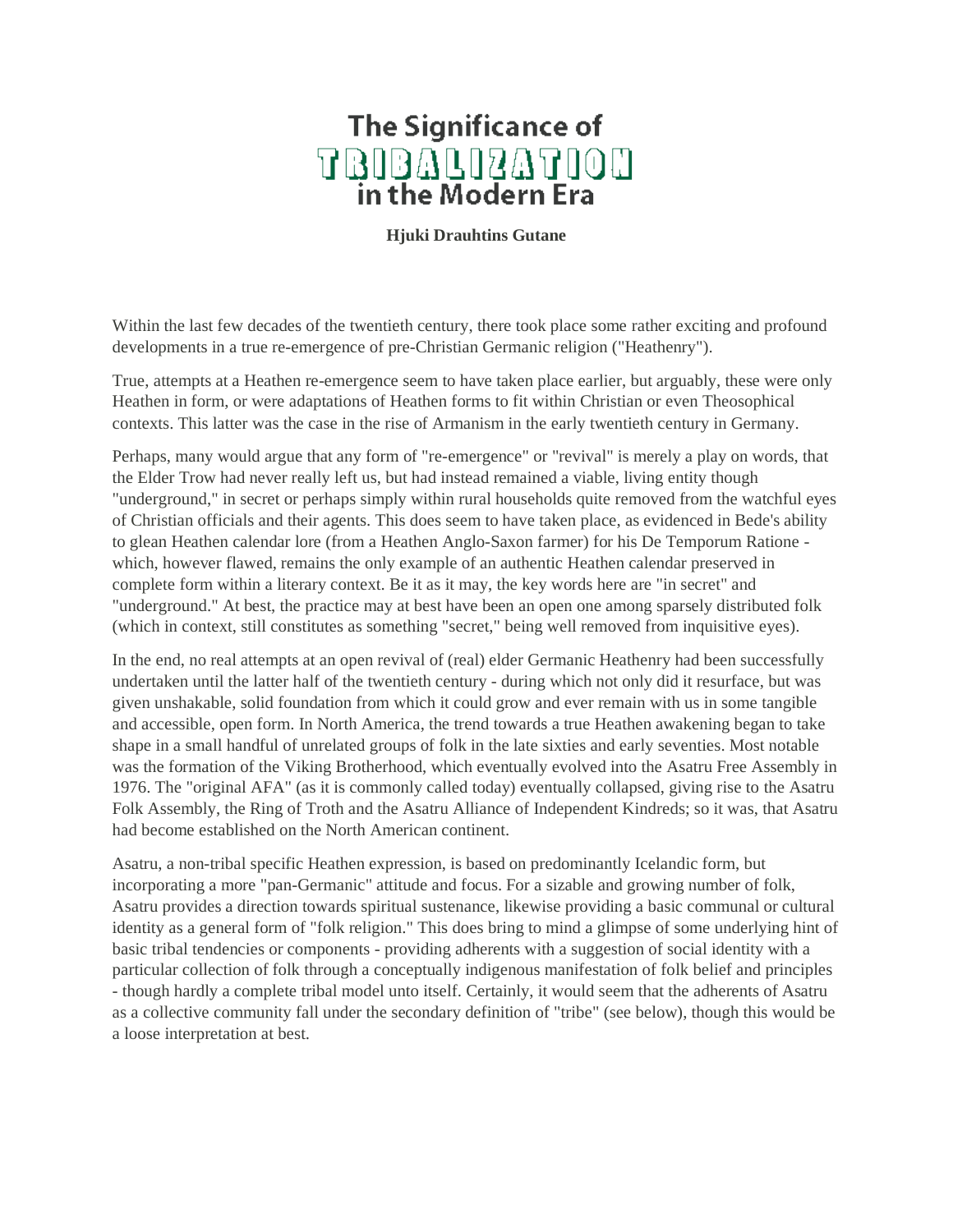## Defining tribe

Miriam-Webster's dictionary defines "tribe" as:

- 1. A social group comprising numerous families, clans, or generations.
- 2. A group of persons having a common character or interest.

While simple and straightforward, the above definitions are hardly sufficient in relaying anything significant or illuminating in regards to a more detailed explanation of "tribe" or "tribalization." For a clearer understanding of an inherently complex dynamic such as tribe, we naturally need to expand our focus to allow for considerations that lie beyond the scope of a dictionary definition.

At its root, a tribe is a collection of clans - groups of related individuals from various households who share a common ancestor. These clans are perfectly analogous to "kindreds" in true form and definition as:

- 1. A group of related individuals
- 2. One's relatives

Members of individual clans or kindreds are bound in blood in some way, kin in the literal sense. Thus, a kindred is of course, a collection of one's relatives, one's immediate and extended family. This is implicit in the terminology itself. Modern English "kin" is derived from the Old English cynn, itself derived from the Germanic root word *\*kunjan* - all defining individuals of a family or other related group with at least one common ancestor. While the individuals who make up the clans or kindreds contained within a tribe are related by blood in some fashion, sharing at least one common ancestor, the social groups themselves (that is, the clans or kindreds) are not necessarily related in the same way within the greater common classification (tribe). Clearly, not every tribesman would be related to every other tribesman by blood.

Tribes are ethnic units in true essence and form. Socially speaking, ethnicity is characterized and determined according to shared or common traits and customs among a collective populace or folk. These traits and customs include such things as a folk's religious beliefs/ belief system, a common perception or worldview, moral code, and (within a Heathen context) sense or precedent of law - which, in turn, distinguish one tribe from other tribes. Certainly, one can find similarities of customs or traits within any given number of tribal units - though, it must be borne in mind that such similarity does not necessarily imply amalgamation or assimilation into one homogenous tribal or ethnic unit, but rather simply demonstrates natural adaptive tendencies which often arise through pan-tribal contacts - as through trade and migration.

Language is also considered as a factor in determining tribal (or in modern times, national) ethnicity or identity. This is not only natural, but also easily understood on more profound, Heathen levels when we consider the religious importance tribal language plays within a Heathen community (see below). Tribal dialects are unique folkish expressions, providing an intimate linguistic look a particular tribe's deepest attitudes and perceptions, providing oral (or even literary) testimony to that collective folk's unique world and its understanding of place within that world. Tribes comprehend collective experiences within the world according to their own (tribal-specific) understandings. These are deciphered according to that group's particular worldview and socio-religious "take" on any given matter. A tribe's language is a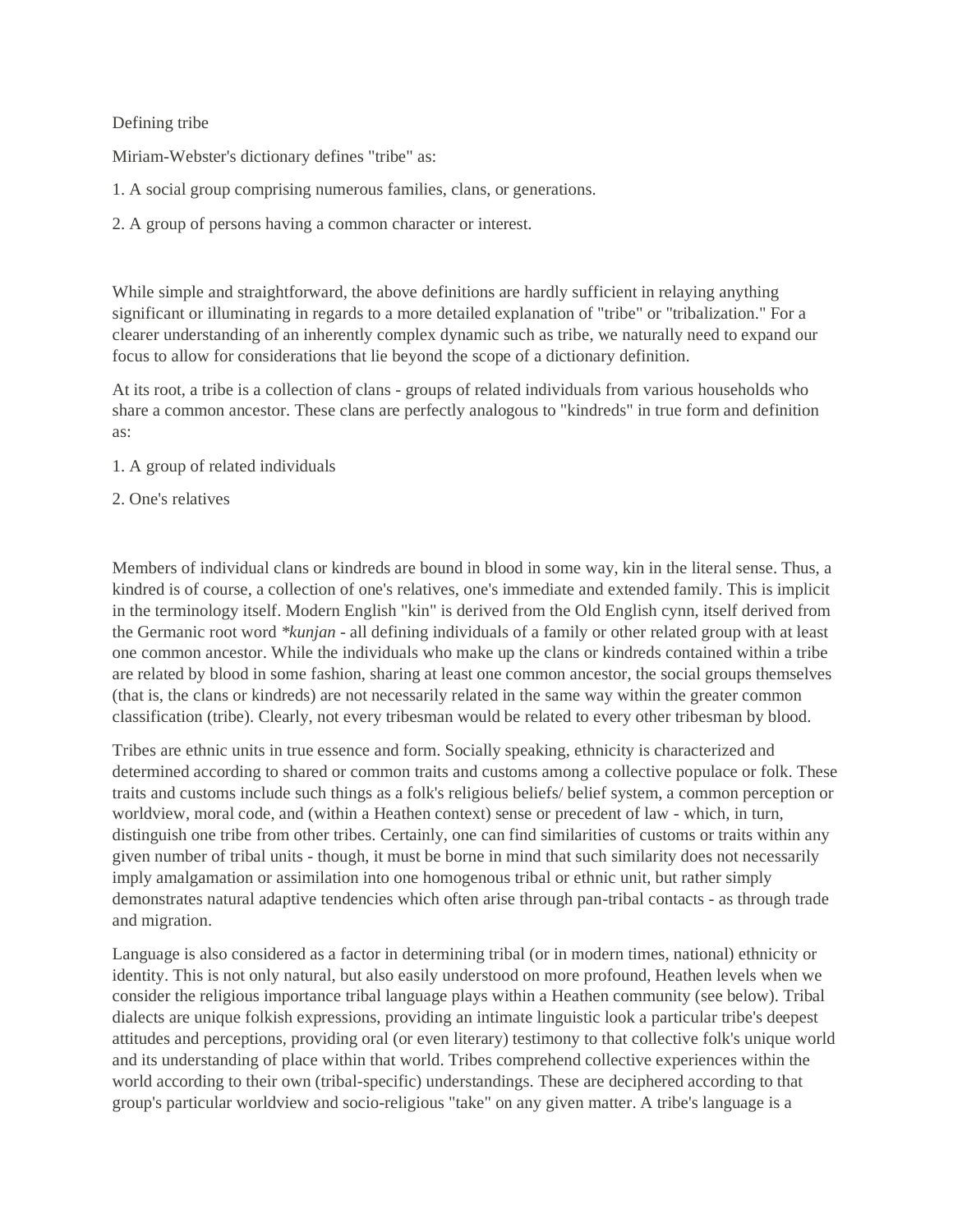reflection of these phenomena, and of the knowledge and wisdom collected within tribal parameters...and so, each dialect is as distinctive as each group's collective understanding.

Another consideration in establishing an ethnic/ tribal identity is determined by how an individual is recognized or understood to belong to a certain social grouping. This matter of perception can be applied from within the tribe itself or from without; as a group, or on an individual basis: Does the tribe in question consider the subject as a one of their own? Does the individual consider himself as a member of the tribe to which he was born? If not, then what association does the individual make (that is, what tribe would he then claim to belong to, or strive to assimilate into)? To which tribe does those outside of that particular group ascribe a given individual or group of individuals? Does the individual share inherent traits or habits understood to be common among a given social group? Other questions that may come into play include: what language does the individual speak? What of his religious/worldviews? What of his sense of thew and law?

### Language

Language is a common denominator often used in grouping individuals or units (such as families or kindreds) into a broader social association of ethnicity, or tribes. In a tribal context, languages are particular to each given tribe - while there may exist those beyond the tribal unit itself who do understand and/ or speak the language, this doesn't automatically infer ethnicity or ethnic association with the particular tribe. After all, those tribes that maintained frequent or extended contact between one another would clearly develop knowledge of the other's dialect, at least among those individuals who did partake in common interaction. Even still, this wouldn't imply that tribal dialects were shared as commonly as national languages are today, and it is safe to say that for the most part, such dialects normally remained within the bounds of the society from which they were sprung.

This is only natural when we consider the deeper roles a tribal dialect plays within the society. As mentioned above, such dialects are a reflection of the specific group's worldview and attitudes. The variations in diction and language structure (however subtle), such as is the case with varying god names for deities accepted as occurring on pan-tribal lines, or for variations in descriptive terminology and perhaps even genderfication of words (which can vary from language to language). Regardless of whether or not anything profound can actually be gleaned from analyzing such subtleties at face value, it does remain true that such differences, however seemingly unimportant, lend tribal-specific attributes to that which they are ascribed, and there is little doubt that these differences (again, however subtle or seemingly unimportant at face value) provide a more tribal-specific perception of that which the terminology describes/ names through expressive oral or literary usage. This is most readily applicable in cases where something is shared on pan-tribal lines, thus allowing for a comparative analytical look into the terminology itself which better demonstrates particular tribal understandings and relationships of those elements. Here, consistent patterns of usage (of terminology) would provide more tangible and significant insights into deeper meanings of certain terminology, and a perspective meaning (of a given term or terms) for the folk who use it.

When we consider tribal dialects from a more thoroughly Heathen perspective, they take on an even greater meaning and overall importance in form and function.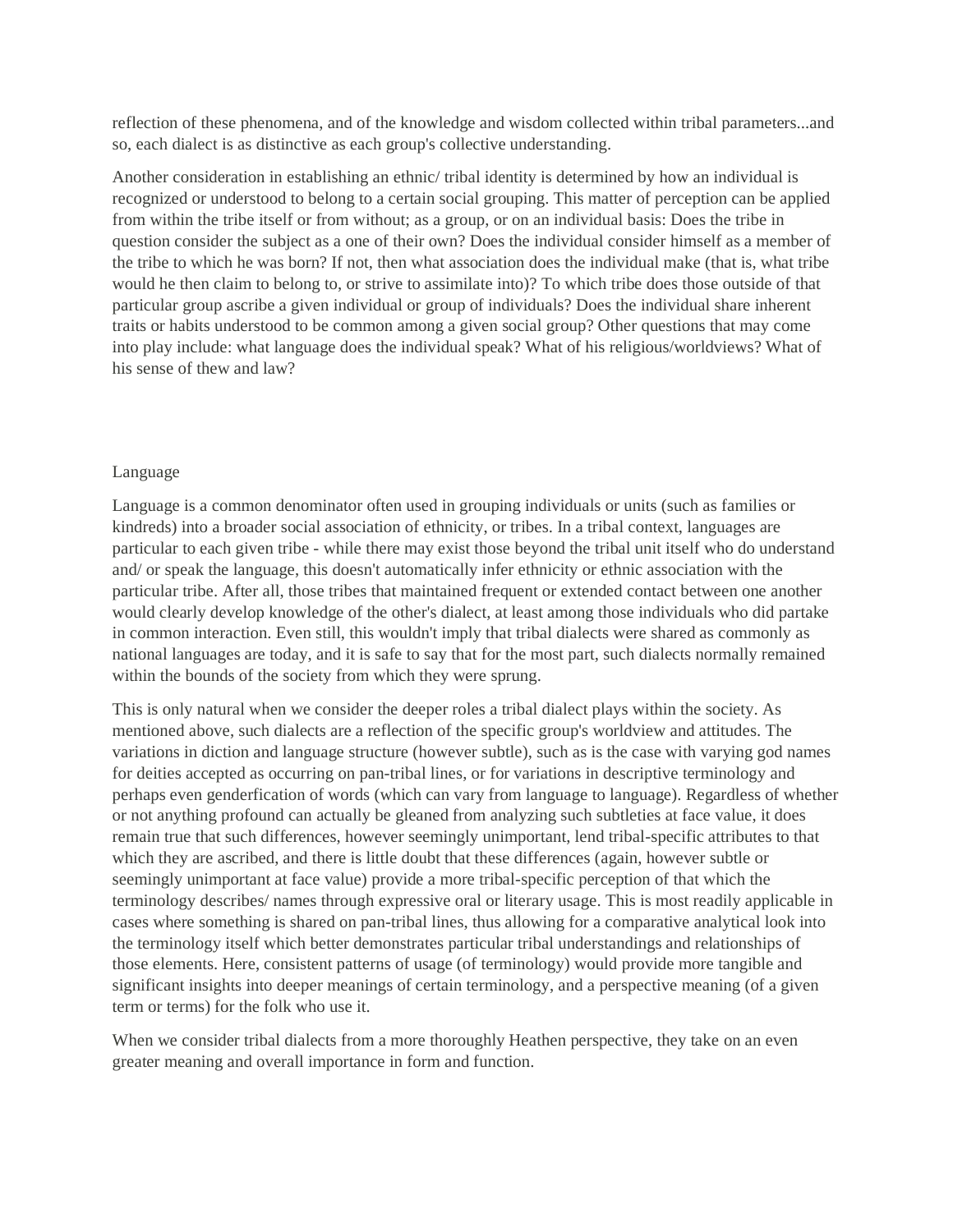The best illustrative example that comes to mind is the magical art of galdoring, in which the use of certain words in specific patterns or formulas is generally regarded as vital to affect the desired result or change. Most importantly, the specific tribal dialect allows one to utilize the Galdor in drawing up *maegen* (a form of spiritual might) from the very roots of the tribe's being, to draw from the (collective) tribal power in its entirety by utilizing a language which is part of the very tribe itself. In the case of a contemporary Anglo-Saxon tribe, Old English is used in such context (among others, of course). While it may seem unnecessary for what appears to be an English tribe to use Old English over the modern or contemporary form, it is necessary when we consider:

(1) Old English (or Anglo-Saxon) is virtually unrecognizable to contemporary speakers of new or modern English. Old English is replete with a complex inflectional system and Genderfication. In modern English, inflection is more limited, and serves a more condensed role within the language structure. In the elder form, words fall into one of three genders (feminine, neuter, and masculine). Genderfication of words is nonexistent in the modern form.

(2) In Old English, one can more easily apply the rules which govern Germanic poetry - which rely on specific stress and weakness patterns to implement properly. In the elder form, inflection serves well to condense the verses, and so eliminating the excessive "wordiness" you otherwise would have in modern English (which requires one to use more words to say the same thing). Also, the stress within the elder form naturally falls upon the first syllable in a word, whereas in modern English (which contains many foreign words and elements), the stress may fall at the end or within the word itself. This complicates implication of the metrical rules of Germanic poetry, which depend on a specific stress placement (to determine alliteration).

(3) In utilizing modern English for magical or ritual purposes, one is drawing maegen from a very limited source - that which accrued following the 11th century or so. In using the elder form, one is drawing from the boundless store of tribal maegens of the entirety of that tribe (rather than limiting one's access to a mere few centuries). In order to draw maegen from that immeasurably deep (collective) container of the tribe itself, one must obviously have access to that power - elder tongues such as Gothic and Old English are perfect in this role for the respective tribesmen who use them. The tribal dialect serves in literally a whole capacity in taking the worker beyond a limited scope, and allows him or her to affect the greatest outcome from within a truly (whole) tribal context.

### Tribal Thew/ Custom, and Law

Simply put, *thews* are a tribe's observed customs or habits of personal conduct within the (tribal) society. In contemporary thought, thew is akin to the concept of "acceptable behavior" within a given community. Thews are essential in maintaining the wholeness and well-being of any social collective group (such as a tribe) - the failings of mainstream society's attempt to maintain order through codified laws and mandates are plain enough! Thews, the customs which determine appropriate or acceptable behavior for members of the tribal community, make up the very integral weave of the cohesive society itself. Interestingly, not only were thews not "passed down from above" (as if from some omnipotent and untouchable God), they were never codified or placed into any form of written mandates - they sprung from the very deeds of the entirety of the tribe. Thews further and insure the tribe's cohesiveness and maintenance within naturally holy parameters, rather than existing as some artificial overlay, or inorganic imposition upon the members of the tribe.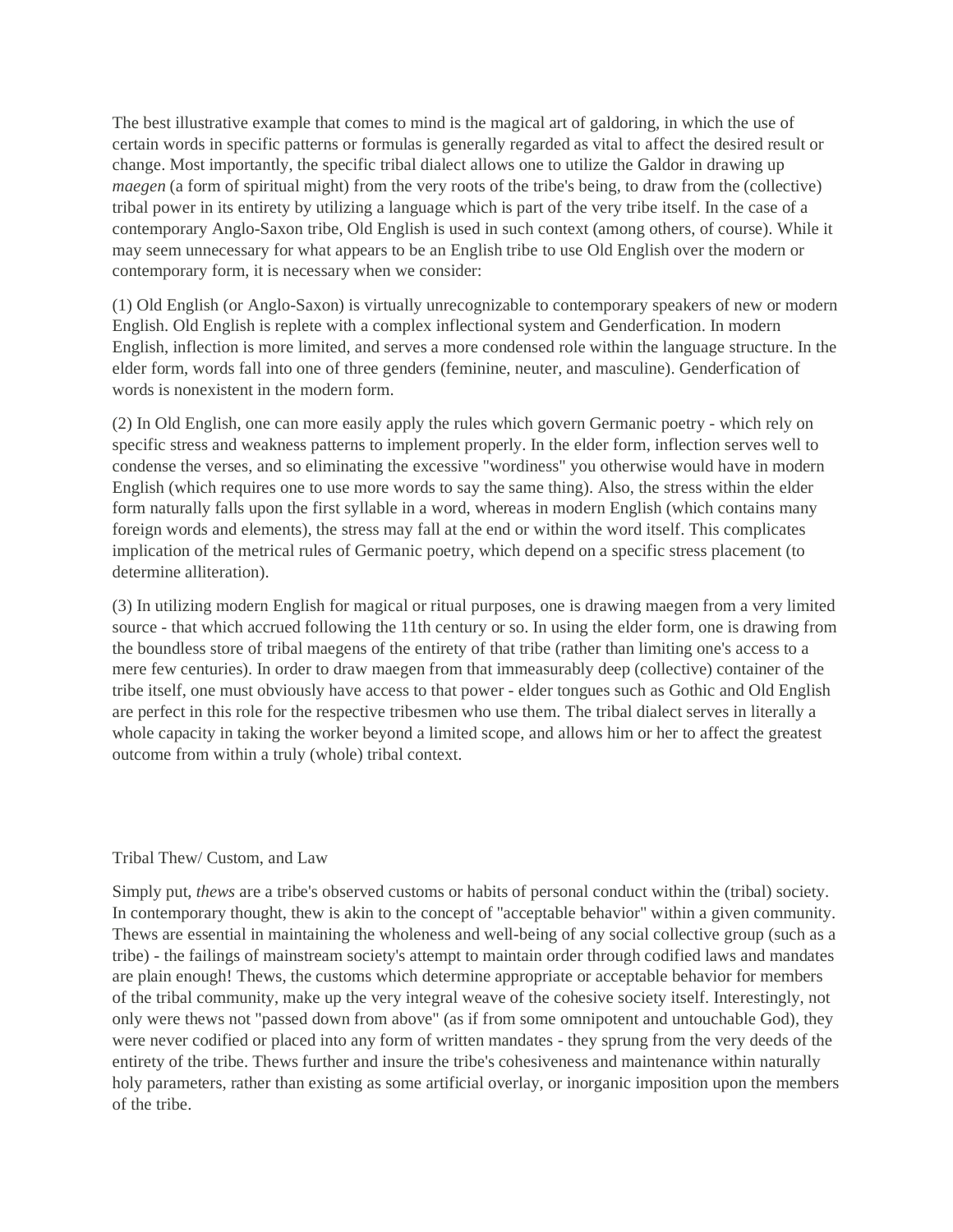Thews, as patterns of behavior, are learned and fostered (ideally) from birth, and are ingrained within the very being of each tribesman, thus forming natural (even genetic) patterns of tendencies, habits, or conduct which instinctively draws the individual to do that which is good for his or her tribe. This is undoubtedly a "norm" rather than a rigid, dogmatic application. Every society is presented with those who would pose a threat to the well-being of its members or the very cohesiveness of the society itself. Such individuals are treated accordingly, by being removed or cast out of the community itself. In Heathen tribal terms, to be cast out is to be made an "outlaw," literally, "one outside the law" - that is, outside the holy bounds of the tribe (see below).

Thews are an age-old organic manifestation within any given Germanic tribal structure. While certain basic precepts are often shared among tribes, each tribe's thews remain peculiar to their own. After all, thews are determined by what is beneficial or good for the society at hand. This, in turn, is determined by that specific tribe's needs, or that which maintains the cohesiveness of that tribe's particular dynamic (which, understandably, will differ at slightly or even radically from tribe to tribe).

Germanic Heathen society was/is based upon thew (and upon its complement, Heathen law). The concept of codified law is completely foreign to the tribal heathen of old, and for good reason: Rigid, dictated, codified law does not fit naturally into a thewful society. A thewful society operates upon organic principles, whereas a society governed by decree or codified law (an inorganic universal legal dogma) does not. Unlike codified law, thew is an inborn and essentially genetic part of Germanic tribal structure. In observing thew in discerning "right or wrong," "good or evil" behavior, the society is using the very essence of that social group as its guide in its determination. Maintaining and applying thew in given situations allows the tribe a more natural and whole approach to what is deemed proper or improper, rather than a dogmatic mandate which may not fit a particular application so well as thew - today's agebased laws are perfect examples of the failures of a blanket application of codified law; some individuals unquestionably more capable of acting in responsible manner at sixteen than others are at twenty-one. Rigid age laws do not allow for such considerations, and are applied on a broad, blind basis.

That codified law is foreign to Germanic social structure is also evidenced in history. When the later Visigothic kings adopted the Roman custom of ruling from written mandates rather than according to thew, they utilized experienced Romans in enacting this practice. The Visigothic kings were unable in doing this themselves. Prior to Romanization/ Christianization, the Gothic kingdom(s) operated strictly on the basis of thew that was borne within the very blood of the Goths since time immemorial. The customs of the Goths and the other Germanic tribes had nothing to do with ruling from mandate or writ, and so implementing such radical departures from the holy ethnic order was immensely difficult (at best) and clearly impossible without the assistance of the people (in this case, Romans) who were intimately familiar with their own established customs.

While thew can be understood as the body of customs or norms of a tribe, law contains the mores or most important customs of that society. All laws were considered as customs, but not all customs were necessarily laws. Thus, it would be safe to say that a breach or violation of law would always render the harshest treatment while a breach or violation of thew may not.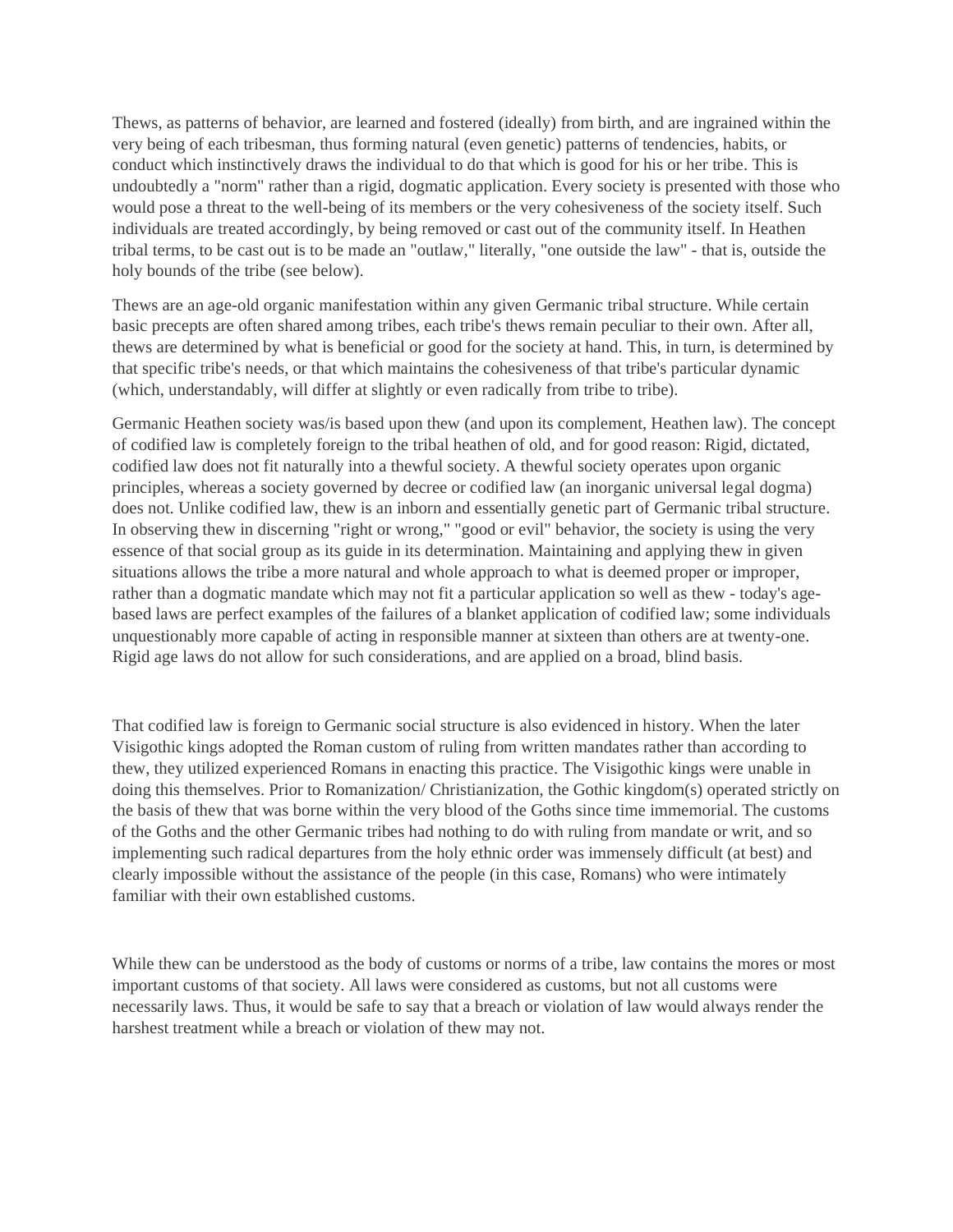Within a tribal society, good is that which benefits the tribe, that which lends support and furtherance to the collective unit. It is those layers rightfully laid within Wyrd's well that lend foundation to other layers, which subsequently make up the very essence and being of the tribe. Evil, then would be that which would serve to unravel, hinder or otherwise destroy the established body and collective deeds (the tribal law) - that which would prove ultimately detrimental to the well-being and very existence of the tribe itself.

Good, on the other hand, is that which is lawful; right, good actions are maegen-building and strengthening deeds which produce a cycle of positive and beneficial *orlog* ("fate") for the folk itself. To Heathens, law is synonymous with orlog. This is also evidenced in the etymology of the term itself: As Eric Wodening points out, all Germanic words denoting law are ultimately derived from the same Indo-European root, *\*legh* -interpreted as "to lay something down." Orlog is a compound word, which literally translates as "the first layer" or "primal law." To the Heathen mind, law is a layer of action, or collective layers of actions - orlog - that shapes and determines further layers. Heathen tribal law isn't a written decree, but rather an entirety of actions or deeds of a tribal society. The society in turn is the container of those deeds. Tribe, society and law are unquestionably synonymous in Heathen context.

Living within the law meant not only living within certain acceptable social parameters, but literally within the innangards, within the container of society itself. To dwell within the innangards of the tribe is to be integrally tied to that great store of tribal orlog and maegen and thus to be within the law of the tribe itself. To be cast out, to be outlawed was and is to be literally placed "outside of the tribal law" - not only outside of the physical bounds of the society itself, but also outside of the tribal law in a very disjointing capacity. It meant to be cut off from the orlog and maegen of the tribe, to be without any connection to the tribe's goodness, wholeness, prosperity, luck, or *frith* (peace and security). To be outlawed, then, is to be stripped of one's tribal ethnicity in every sense and form.

The term law is also used to denote a tribe's religion. This is plain enough when we remember that to Heathens (elder and contemporary alike) law, thew, tribe, and religion were and are all one and the same inseparably integral parts of life and being (unlike contemporary mainstream society which separates religious from the mundane or secular).

Literary evidence also survives which illustrates a reference to law as religion. One example comes to us from the sixth century kingdom of the Ostrogoths. In a document from that era, the *Lex Gothorum*, the religion of the Ostrogoths, is in no uncertain terms translated as "the law of the Goths."

Arianism, which was the Gothic form of Christianity at that time, is an interesting phenomenon. Generally speaking, the Goths were unaccepting of Catholicism, seeing it as not only foreign, but also a very real threat to established Gothic tribal ethnicity and cohesiveness. Arianism was a result of the application of strong ethnic influence upon an essentially universalist and non-ethnic form, which ultimately created a "folkish" or ethnic form of Christianity. This may seem a bit ironic, but Arian Goths held bitter contempt for the hostility towards tribal identity which they perceived within Catholicism. That Arianism would be recognized as "the law of the Goths" illustrates that even after the tribe was converted to Christianity, the beliefs of the folk were still a significant factor in perceiving a Gothic identity.

In Conclusion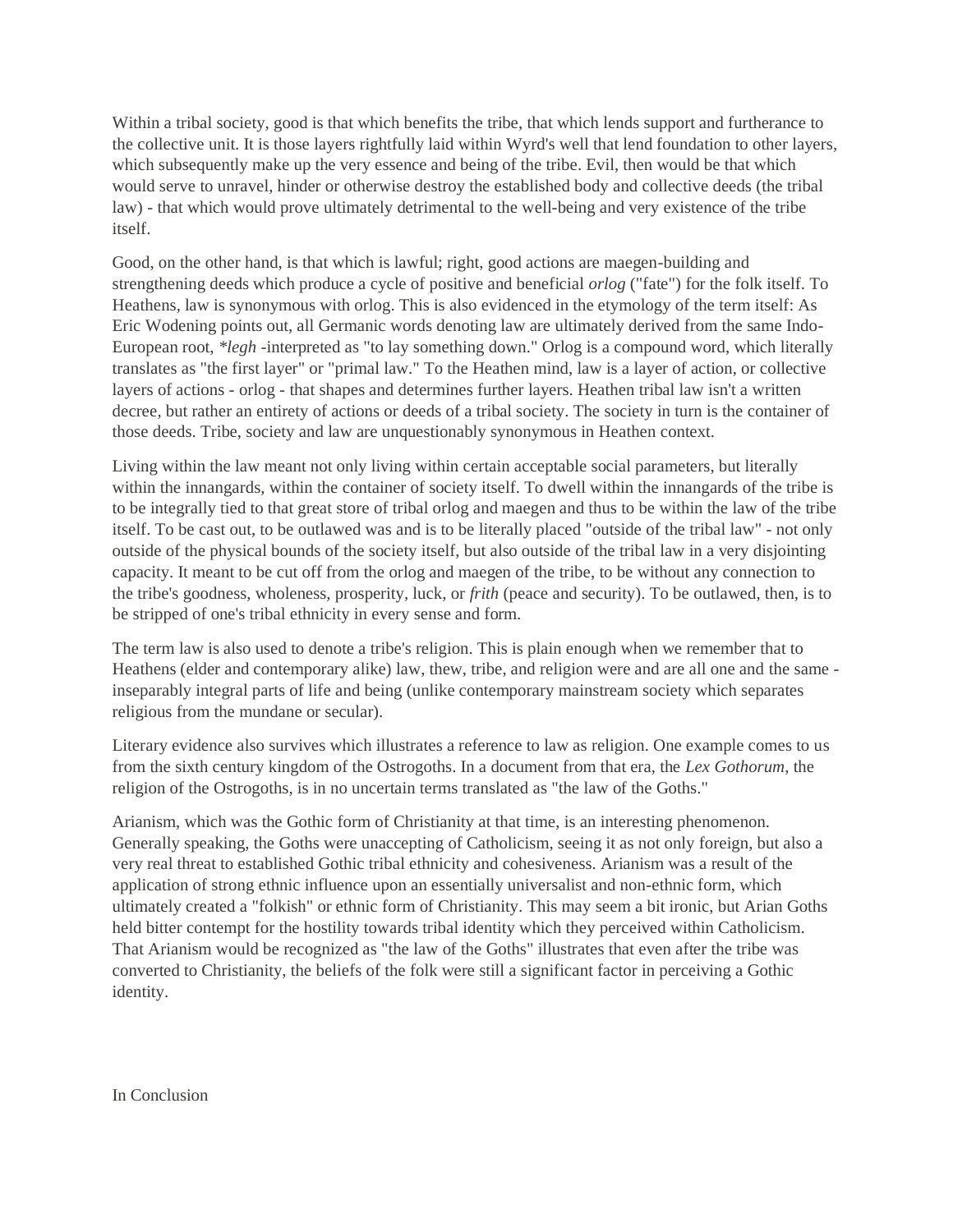When we think of tribe it is important to steer clear of modern misconceptions of what tribe really is. Tribes aren't some primitive, backward folk roaming the great expanses in search of forage or following the herds. Nor is a tribe a collection of folk huddled together upon some reservation or within the bounds of a narrowly determined space or plot of land (like some form of hippie commune) in which the socalled "tribal" population couldn't possibly grow or thrive. Contrary to all of this, a tribe is an ethnic unit; tribe is ethnicity, tribe is a cultural identity.

Tribalization, or more accurately, re-tribalization is really nothing new. The essence of tribe is borne within us, and (re)tribalization has been evolving since around the mid-1970's with the emergence of Theod and Theodish Belief. (Re) Tribalization is an activist, determined return to (re) establishing ethnicity. As briefly discussed above, each tribe differs from one another in at least minimal ways - each tribe's law/religion/thews are their own, regardless of what may or may not be seen as shared among other tribes. A tribe's language encapsulates the very being of the tribe within an expressive form, giving oral and literary capacity to tribal communicative medium. This, in turn, allows a tribe to share or pass along deep tribal wisdom, thews and history in an expressive form which is part of the deepest roots of the tribe itself.

While it is an ideal situation if tribesmen lived in a more concentrated proximity to one another (It unquestionably lends speed to tribal developments and evolution if members can work closely together in all respects), such isn't completely necessary in determining tribal identity or ethnicity. A good example is implicit in tribal migration. While the concept might bring to mind entire populations moving from one region to another, leaving nothing and no one behind, the fact of the matter is that tribal migrations included a sizable portion of a given tribe or tribal group, but not necessarily the entire tribe. Hence, the wide geographical distribution of tribes such as the Goths and Vandals. Even today, within the (refounded) Gothic tribe, Goths are distributed throughout North America - from the East Coast of the United States to British Columbia in Canada - again, tribe" is ethnicity, not another form of hippie commune or club.

Modern Heathen speak of "the religion of our ancestors," of our "ancestral ways" and other such phrases without really considering the full scope of their meanings. What are the ways of our ancestors? What is the religion of our forebears? They are nothing less than the tribal ways - the thews/laws/religions of our tribal ancestors. Retribalization then is the most significant development in contemporary Heathenism. It is a true return to our ancestral ways, of living according to thew as our ancestors had done before us, of reclaiming our respective cultural ways, and reestablishing those inherently organic ways in right, good form. Tribalization is a fundamental shedding of the yokes of superficial mainstreamism and imperialistic universalism...a renewed sense of cultural/ethnic and personal identity, a sense of worth and place within a viable, living natural Heathen dynamic. Tribalization is the true return to Germanic ethnicity...a rightful reclamation of our respective folk, and of ourselves...a reclamation of our deepest beings. Tribes, as organic, living units, will outlive any artificial organization however well established, and so ensure the furtherance of our respective individual and collective culture(s). Tribes will carry the essence of their folk long after the era of their reawakening has moved into dim remembrance.

Retribalization is evolution of the collective Germanic folk group.

# **DR. BRIAN REGAN**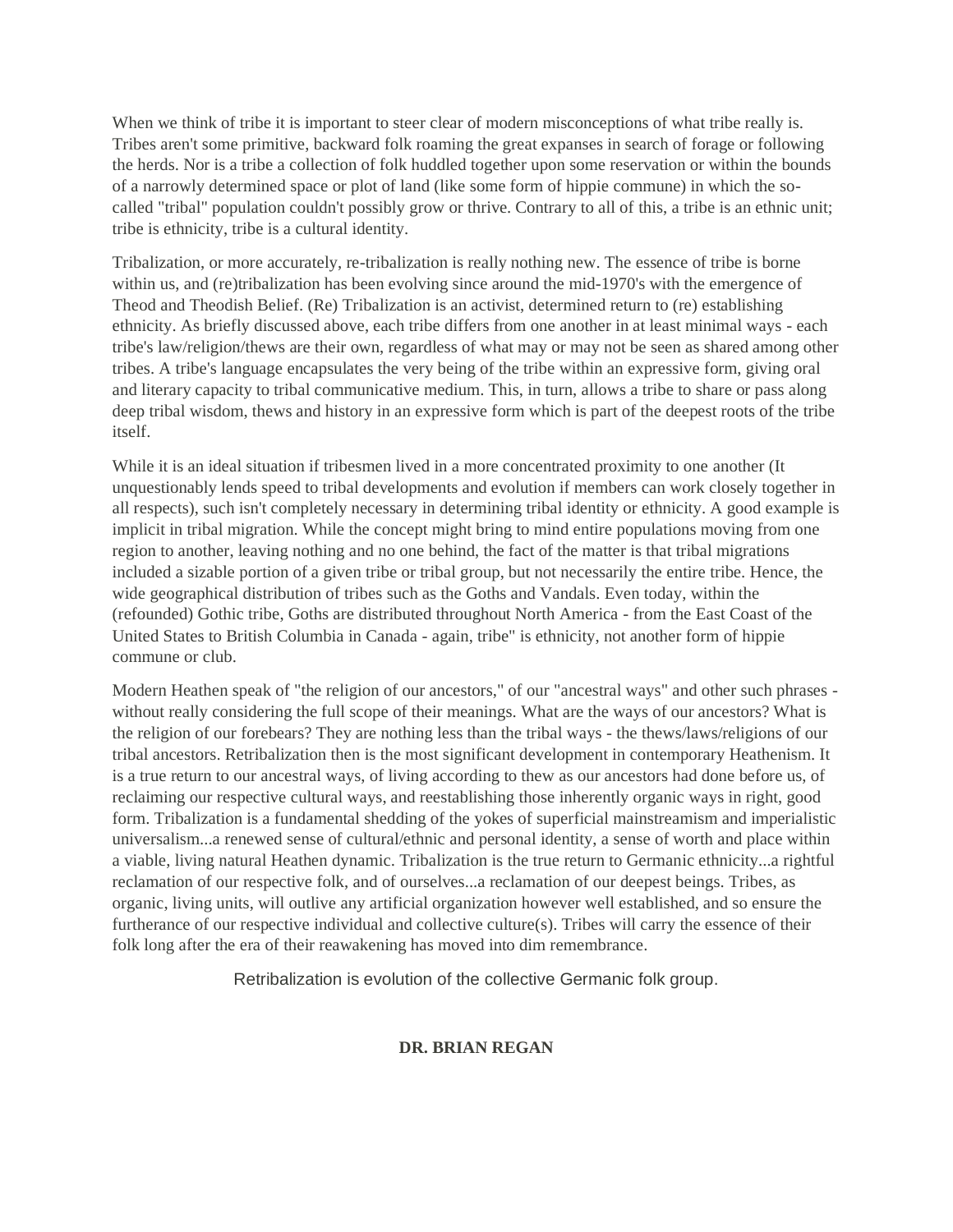An extremely important, though often overlooked, element in Northern religion is its mystical aspect. Traces of this remain even in today's English language; the word "read" originally meant to "take/give counsel" - particularly through the runes. Similarly, "write" meant to "carve (runes) in, incise" - it is cognate with "to tear, rip" in modern German. Gothic runa meant "secret; secret plan(/planning); secret council/consultation/counsel; secret motive, hidden motivation." Related to this word is an archaic British English verb, "to round" meaning "to whisper" (the final "d" resulted from assimilation to the similarsounding word "round" meaning "circular"). Derived from the same ancient Germanic root is also modern German raunen meaning "to whisper or murmur."

As we know from history and archeology, the runes were anciently used not to convey secular information but to divine the currents of the hidden, deep psychic flux of life. It is this deep psychic flux, and its interpretations throughout history, which we will examine in this article.

# **The Inframind**

Virtually all mankind, before the development of complicated civilizations and correspondingly complexified religions, was in some way shamanic and "animist" or "ancestor-worshipping." Basically, this is to say that the primitive, pre-civilizational world view understood supernatural entities of various sorts - whether ex-human (i.e., the souls of the dead) or purely supernatural - to exist within a universal cosmic intelligence which underlay and suffused all things. Things which we might call "inanimate" were to our ancient forefathers besouled. Even rocks ("dead matter" to us moderns) were alive with it, to say nothing of the earth as a whole. We can see this quite clearly in the European cave paintings of thirty to forty thousand years ago. They show remarkably realistic animals of all kinds merging with, coming out of and going into the rock walls themselves. For what we regard as solid and lifeless (e.g., rock), they saw as pervaded by mind.

This universal intelligence was, and is, what I might call the "inframind." The earth's languages are replete with various designations for it. In ancient Gothic (the earliest recorded Germanic language) the word for it was \*wurdis, which in modern English has evolved to "Weird." This word is related to older English "to worth" or "worthe," meaning "to befall or betide"; and German "werden," meaning "to become, come about." Its translation as "fate" or "destiny," or even "luck," is inadequate because in modern English such terms normally mean simply "random life event or course," usually bad. Weird - as portrayed in the ancient Northern myths and practices - was generally considered a transpersonal intelligent power inherent in the evolution of all being - a universal Mind characterized by memory and knowledge, and directing the course of life. Humans could effectively importune it to obtain certain results. Not only our own ancestors but indeed all mankind (before modern atheism) held this belief: hence the universal phenomenon of prayer and ritual for the purpose of achieving results unobtainable through normal means. Those who are true to the old ways still believe it.

# **The Dynamics of Divination**

As the Master of Shamans, Odin, taught us, Weird speaks to us through the runes, as well through the tarot, the i ching and similar extra-Germanic methods of divination. In runecasting, the fullest answer to any query is given in the very first runecast. Further throws usually shed less and less light on the overall question. This is not so much a matter of the runes losing their power due to too much questioning about a given issue as it is a process of diminishing returns. As in the case of any open-minded inquiry by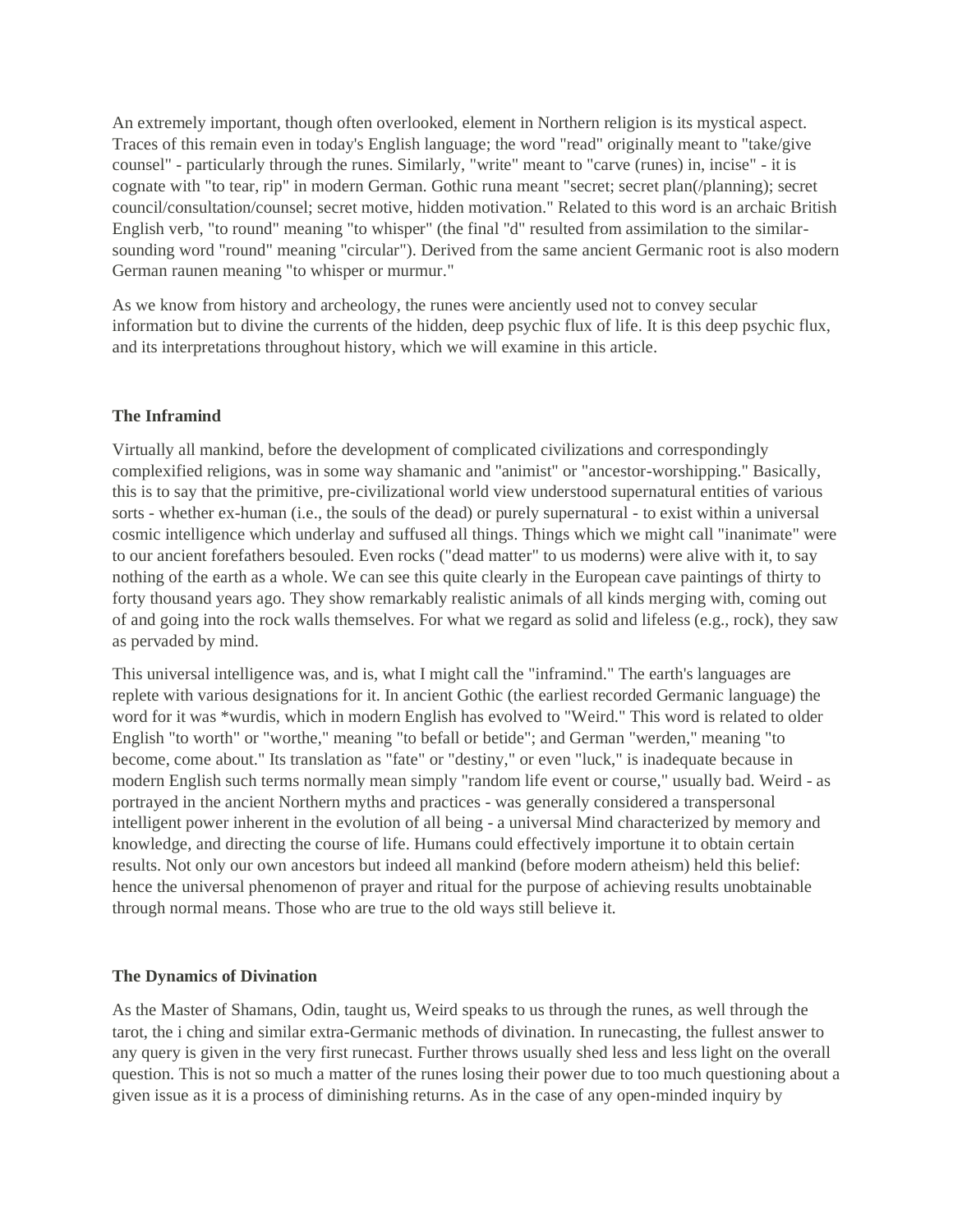humans, the big discoveries are made in the beginning; thereafter the essential information divulged by these initial discoveries is refined further and further until it becomes trivial.

One sees this in other areas - certainly in science. In spite of periodic media revelations about "breakthroughs" in our understanding of this or that field, after the primary principles have been uncovered (in most cases, many decades or even centuries ago), truly new visions emerge only at great cost and with a cast of thousands of researchers. This has led to a great deal of fakery in the so-called "social sciences," where most "new" ideas are little more than re-wordings of ancient religious concepts or perennial political wish-dreams. Even in the hardest of the "hard" sciences, such as quantum physics or cosmogony, there is a feeling that we have wrung just about everything we can out of the scientific method, and that now the name of the game is engineering - the application of scientific knowledge to business, economic or political solutions. In these realms, the quest for knowledge is over.

So it is with investigation by means of runes. They give us the main answers to our questions right away. Often these answers are even of the kind that are obvious to impartial observers but that the questioner, because of heavy personal involvement in the question, cannot see - the interfering mechanisms are cognitive dissonance and coloring by emotions, etc. After the primary answers have been rendered, further questions on the same topic produce "refinements" of various aspects of the first response. In many, perhaps most, cases, such elaborations are unnecessary and can even obfuscate.

# **The Personalization of the Inframind**

Originally, the North, like many other cultures, had quite a number of supernatural entities whom they viewed as friendly or unfriendly. The chief among these were portrayed by means of tree trunks, wooden posts or pillars sculpted with the features of the respective entities. The word for "wooden post" was \*ansuz, which became the later Norse As (plural Aesir) which is today often translated as "god" although the earliest translator of the word, Jordanes (ca. 600 C.E.), clearly translates it as "demigod" (semideus), i.e., something akin to a Christian "archangel." In the Germanic view, these entities were personal, whereas the divine milieu in which they existed - Weird - was transpersonal. This was also the view of most pre-literate peoples (who are today often called "animist").

With the rise of the Middle Eastern civilizations six thousand years ago, however, a slow process of personalization of the transpersonal Weird began. This process was the natural result of the development of human consciousness, the evolution of the personality, or self-awareness. The self was projected onto the inframind. With the prophet Zarathustra (ca. 1600-1900 B.C.) in ancient Iran, the divine chief sheik, Wise Lord (Ahura Mazda, later Ormazd), became identified with the inframind, which was thereby anthropomorphically personalized. The other gods were demoted to demi-gods or angels, and evil was ascribed to the "Evil Spirit," Angra Mainyu (later Ahriman) and his hosts of ex-gods (now demons), all enemies of Wise Lord.

At the end of, and especially after, the much later "Babylonian Exile" of the Jews, the Jews in Babylon absorbed the chief ideas of the Zoroastrian "liberator," Kurush (biblical Cyrus) the Great's empire; they inflated a local god of the Palestinian soil, Yahweh, into a Jew-choosing divinity conterminous with the inframind. The old polytheistic gods (elohim) were demoted to angels or (as in the case of Satan) demonized. The old Hebrew names of the "angels" still show this transformation (even though other translations are usually given): Dani-el is "God Dani"; Micha-el is "God Micha"; Rafa-el is "God Rafa"; etc.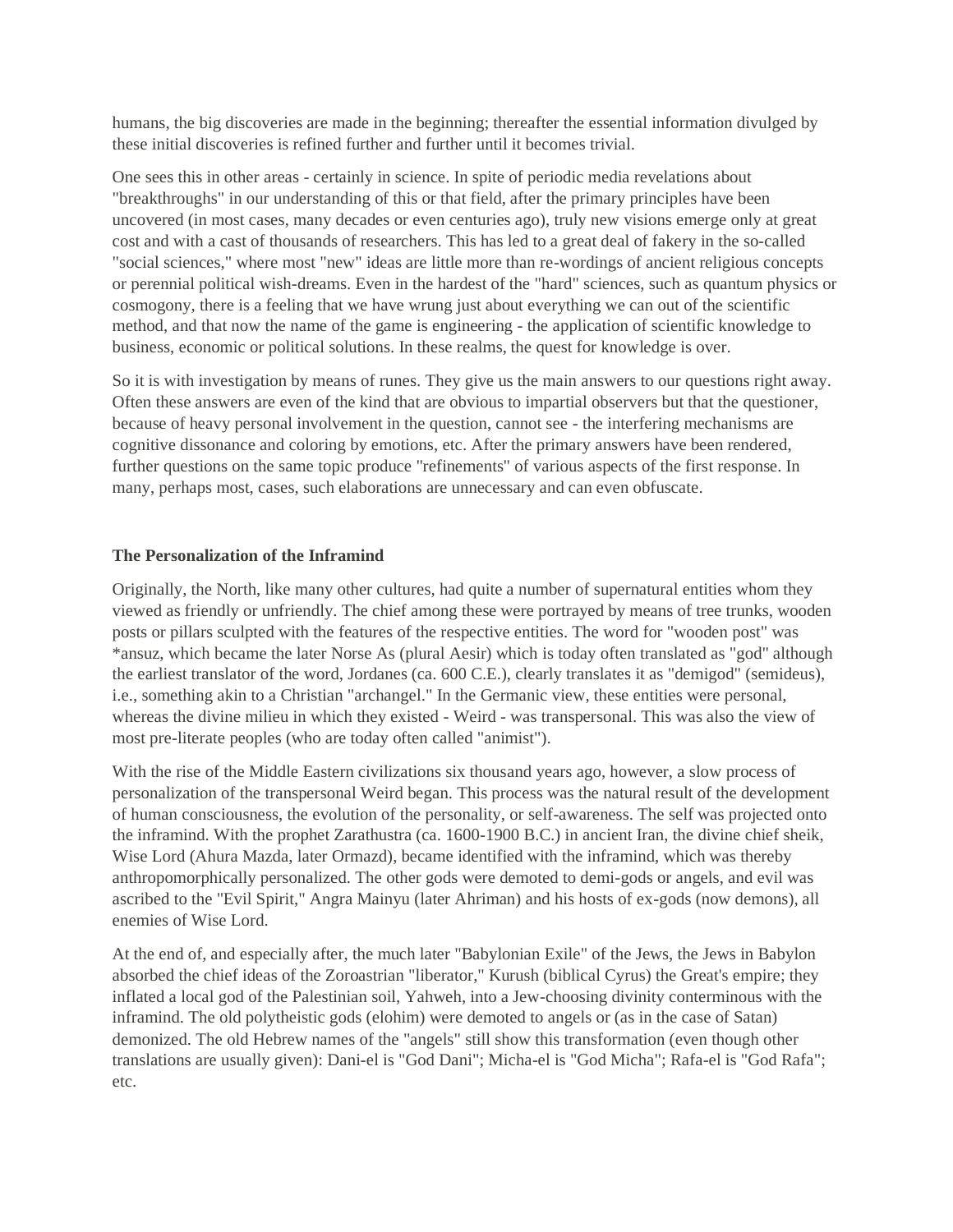As the Jewish diaspora and its Christian offshoot spread throughout the Mediterranean world, essentially the same "inflation" of the leading god happened with Greek and Roman religion: Greek Zeus and Latin Jupiter (for Jovis pater, i.e., "Father Jove") provided the human-like faces for Weird. It now acquired the name (in Latin) Deus pater meaning "God, the Father." This developed pari passu with the ongoing reinterpretation of the Jewish religious hero, Jesus, and made it possible for the latter to be viewed as "God the Son" (Dei filius "God's son" -> Deus filius "God the Son"). The free-wheeling paranormal activity of the inframind was reinterpreted as the "Holy Breath" (Spiritus Sanctus, "Holy Ghost"), another stage-mask (literally, a persona) of God. Everything was fused together, and thus evolved the idea of the "one God," which many pro-Judeo-Christian-Muslim types like to call the "discovery" of monotheism. (The Christian variant holds that the Father, Son and Holy Ghost are three personae of this one God.)

Meanwhile the Zoroastrian habit of calling this new "one God" by the name of "Lord" (Ahura) was also adopted in the daughter religions: The Jews have long written the vowel-less "Tetragrammaton," YHWH (for YaHWeH), with the added Masoretic points of the Hebrew-Phoenician word which they actually pronounced Adonai, meaning "Lord" (which, through convoluted misunderstanding, gave rise to the nonsense name "Jehovah"); while the Christians used Greek Kyrios or Latin Dominus, both meaning "Lord." Thus what was originally a transpersonal universal intelligence underlying and constituting all existence became a very personal Middle Eastern despot who paradoxically also loved you. It was the alpha-male/father raised to infinite magnitude.

All of this personalization accommodated quite well the polytheism of classical antiquity and made the step from adherence to local gods to a universal God a small one. Mithraism was another religion of such conflation ("god-blending," called theocrasis in Greek) of divinities, and had almost as much success as Christianity, thereby evidencing the general imperial mindset of the time. But Mithraism did not incorporate female divinities and was primarily a soldier's religion. The catholic approach taken by Christianity was to rename earth goddesses such as Artemis (Diana) of Ephesus and Isis (originally goddess of the Nile river) to "Mary, the God-bearer" (theotokos). This attracted women (and male homosexuals and castrati) to Christianity, as did also its combination of stoicism (for the upper classes) and mercy (for the 75% of the Empire that was slave). The emphasis on chastity likewise fit in well with the widely revered extreme asceticism emanating from the deserts of Syria and Egypt. In fact, almost any religious idea from the East was accepted enthusiastically in the West, with emperors undergoing initiations into multiple mystery religions to assure their own salvation (another oriental idea).

By the time the Goths impinged on the Roman Empire in the 300s, a lot of the mutual inconsistencies had been ironed out through debate, political power plays, and the workings of history. Since the Goths still believed that Weird was transpersonal (after all, their native religion was shamanic), their beliefs were considered anathema, and titanic efforts were undertaken to convert them. This was part of the beginning of the view that the Germanic peoples did not know the "one, true God" and had to be enlightened, often with the sword. The effect of this kind of evangelization by force is today known to psychiatrists as the Stockholm syndrome. This is the method of converting people to one's own view by subjecting them to severe, life-threatening trauma. The genocidal slaughters perpetrated by the early Muslims or by the Communists of the last century are other examples. The traumatized people become eager devotees and supporters of the new ideology. But for the true believers, it was (and is) all quite justified by the righteousness of their cause.

In its behalf, it must be said that Christianity, with its literacy, civilized self-restraint, promotion of learning and care of the unfortunates of society, did help spread Roman philosophy, science and technology among the Germanic peoples who were in any case magnetically attracted to the wealth and power of Rome. But to say that these peoples were ignorant of the operations of the inframind or that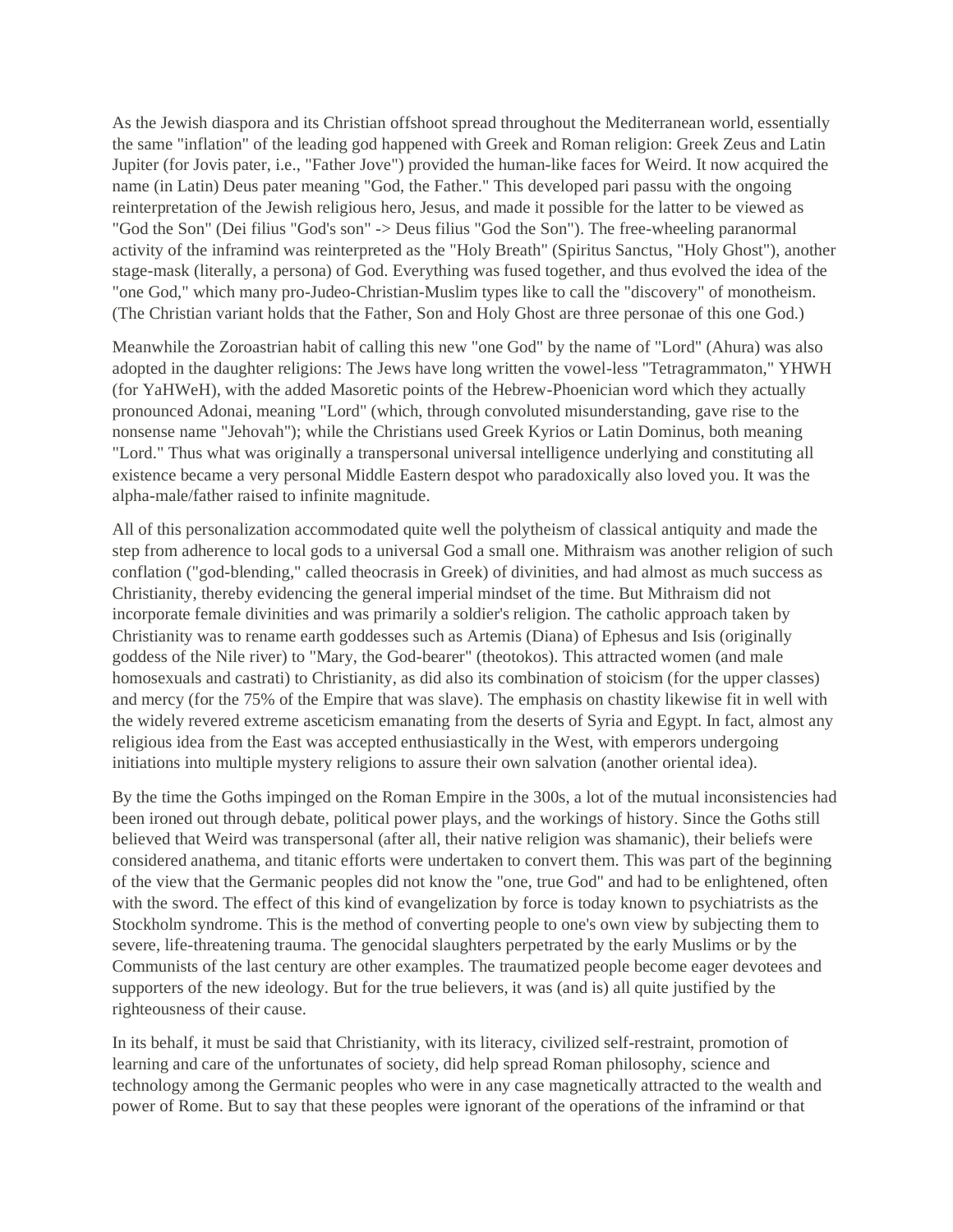Christianity or the other Mediterranean religions had some special knowledge of the supernatural which the Germanics did not, is simply incorrect. Christianity had benefited from Greek philosophy and from the religious and secular reflections on history by many in the classical world; these were processes unknown to the Goths and other Germanic peoples. But as regards the inframind (or Weird), Christianity had mostly only pseudo-knowledge to preach. In fact, it was only the cultural and genetic background of the Germanic and Celtic peoples which made it possible for our ancestors to take what was valuable in Mediterranean religion and create something greater,science, out of it. The rest of the surrounding world the Middle Eastern realm and the entire North African littoral - relapsed into the barbaric simplism known as Islam.

### **Gods, Heroes, and Anti-heroes**

Today Christianity, a victim of its own success, is self-dissolving into nihilism, as Nietzsche foresaw, through a deep-psychic process most clearly revealed through literature. In a literary work, the "hero" (in the Christian story, Christ) is actually a depiction of the self. He is, hence, to be imitated, a model of social behavior. The development of this model was described by the literary critic Northrop Frye in his now famous "Anatomy of Criticism" of 1957: In the age before civilization (i.e., before the rise of largescale towns and cities), a people's stories have gods as heroes (i.e., in standard religious folk myths). As civilization itself begins, the age of the epic emerges, in which the heroes are human, although still very much in contact with the gods (e.g., the Homeric poems, Beowulf, the Nibelungenlied); with further progress comes the "high mimetic," the great age of dramatic tragedy (the Greek tragedies, Shakespeare in our own culture), in which the hero is now purely mortal, although of high nobility, and the religious element has almost vanished; then follows the "low mimetic," the time of "romantic" drama and melodrama, in which the hero is an ordinary human being caught up in emotional turmoil (cf. antiquity's incipient novels, and the full blooming of the novel in the nineteenth century); finally comes the age of irony, where the hero is a flawed creature unable to cope with life because of neurosis, low intelligence or a twisted personality.

In antiquity this last phase was overridden by the re-emergence of the epic mode in the form of Christianity (with Christ as heroic god-man).

We are now in the age of the anti-hero, at the end of our cycle. Since the time of Nietzsche, even the Christian myth has succumbed to the inexorable descent of the civilizational self-image. No truly epic mode of thought - save that of Asatru - is on the horizon. The "hero" - that is to say, the self of Western man - is now viewed by the culture-bearing strata as contemptible and unworthy of existence. These strata consist of people who are themselves unaware of the true, unconscious motives behind their contempt.

This explains the vicious, covert suicidism of culture and tradition preached, practiced and enforced by the academic and political "leaders" of the modern West. Taking advantage of this self-hatred, modern American economics has now based itself on the further destabilization of the personality by means of Pavlovian advertising: mass neurosis as an economic stimulus. It is clear, for all who have eyes to see, that the abyss lies yawning ahead.

# **Our Task**

But even now, in the closing century of the West, Weird still exists, and awaits our invocation. The investigations of science have unveiled that the world and its history are strange indeed, and can no longer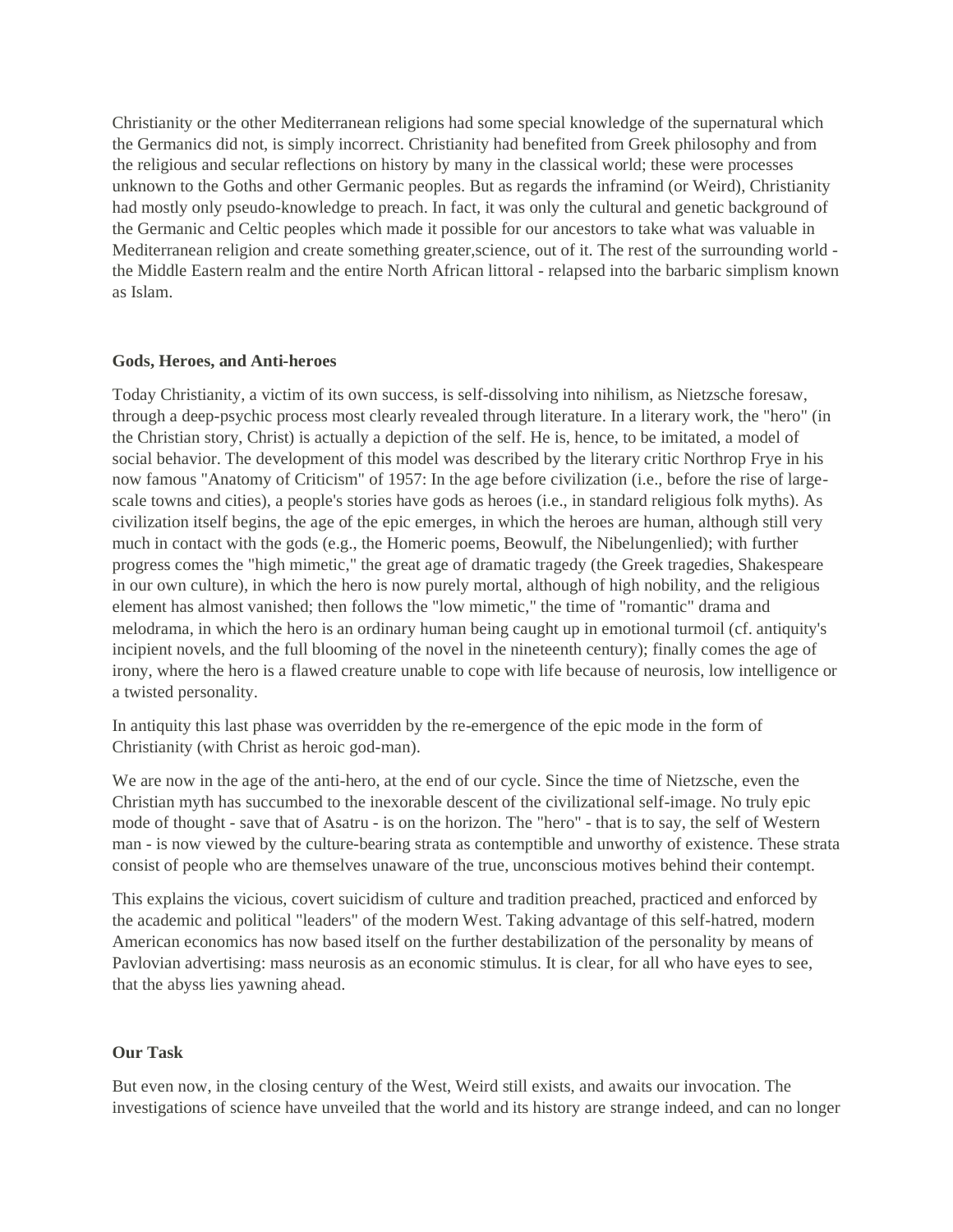be explained away by some rationalistic reference to simple mechanics or "random" accidents. There have been so many twists and turns, zigs and zags and seeming impossibilities in the evolution of the universe and of intelligent life on this planet that the "random development" thesis no longer holds water; the rationalists are confronted with the fact, unacceptable to them, that evolution itself - not just of biology, but of the cosmos as a whole - is purposive. Above all there is the titanic question: Why is there a universe (a "Big Bang") at all? And in the end, this whole query can be resolved into a simple, personal choice: to be or not to be.

The rationalists (or, if one prefers, "liberals"), expressing contempt for life itself, choose not to be; they seek to pull down the rest of their own kind into the vortex of nothingness with them. This is in direct contradiction to the purposive, creative will of Weird which brought us into being in the first place. Our commitment as Asatruar must be to fight for that will. The fight begins with introspection - with some form of meditation. All healthy peoples have had some method - usually many methods - for doing this. Shamanic practices were the most powerful expression of this for our ancestors. Indeed, the name "Odin," from earlier Wodan/Wodin - means literally "Master or Lord" (-an/-in) "of the shamanically enraptured" (Wod). As the highest As (Gothic ansus, modern German Ans, modern English Oose) of all the Aesir, his very position expresses the highest value of our ancestors: communion with the depths of Weird. This should be our highest value as well: Odin as Master of Shamans must be our heroic model.

We also need to perform an examination of conscience in the light of Asatruar values and principles. From the depths of the deep self will come the answer to our self-preservation. The runes are an aid to plumbing these depths. Runic answers are often surprising, often initially enigmatic. But intelligently sifting of such readings can help us reconnect with the deepsoul within and beyond us, the source of life itself. Prayer to Weird and the Aesir will assist us in stabilizing our souls in a world gone suicidal.

The chance for our own Asatruar religious truth is at hand, for those interested and willing to listen. It is time to return to the theological depths of our ancestral religion, so to shield ourselves against those who would hinder the purposive, positive evolution of the folk. For they are death, and we are life.

### **Lawrence A. Starr**

# OOOOOOOOOOOOOOOOOOOOOOOOOOOOOOOOOOOOOOOOOO

Organized religion is a powerful force within society. It binds people together through faith, fellowship, and a body of ideas a citizenry. It also has a unique political value in controlling and directing that citizenry, and as such is one of the establishing pillars of the modern liberal state.

To the ancient Greeks, their mythology or their religion was one that sought to give rational explanation to natural phenomena. It was an attempt by men to escape from a primitive world ruled by the terrifying monsters and demons of irrationality. Later in pagan Rome the multi-theistic religion was one that sanctified glory and action, and thus primarily exalted soldiers and public men. Its Gods and Goddesses were supported and legitimized by awesome public ritual which solidified and validated the power of the state.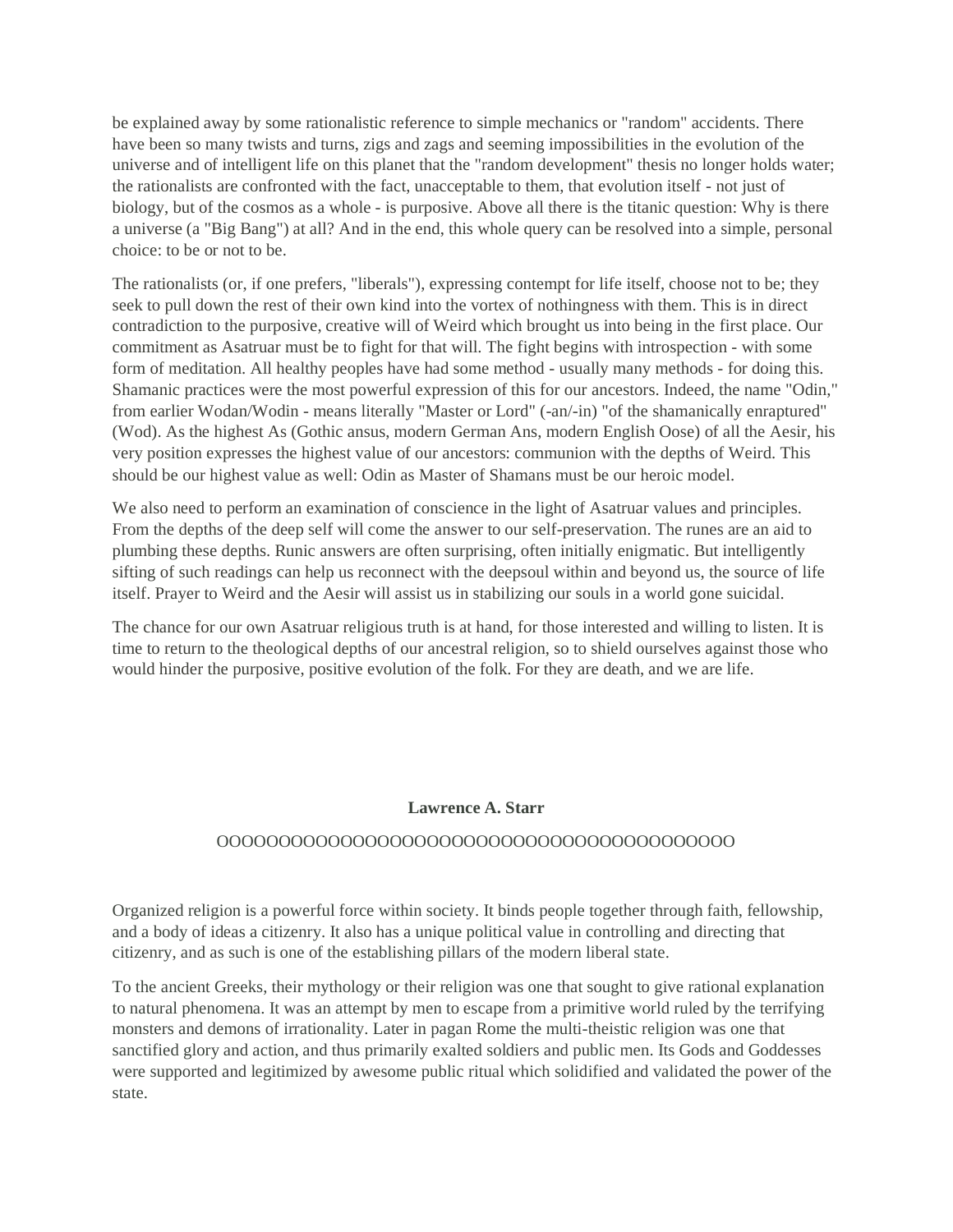It is no coincidence that Rome, the Eternal City and conqueror of much of the known world, should have an outward-looking indigenous religion worshipping strength and glorifying power. Christianity, on the other hand, is a religion honoring simple, lowly men who have fled from the world. It prizes suffering and humility, and attracts as its congregation the meek and the anguished. Its rites are therefore subdued rather than magnificent, its doctrine one of mysticism and the "other-worldly."

It is similarly no coincidence that Christianity, quintessentially a religion of the East, should have presided over the collapse of a Western Empire grown weak through alien-inspired intrigues and decadence. No better proof of Christianity's early political power exists than that of the Emperor Constantine, who was indebted to the Christians who had become a power with in the Imperial Roman bureaucracy - literally a state within a state. After the defeat of Maxentius, and later the co-Emperor Licinius, Constantine paid this debt by legitimizing Christianity throughout the Empire, giving it special legal rights and large financial donations.

With the establishment of Christianity in the Roman Empire, heresy came to be considered a crime against the state, punishable by civil law. Constantine used these sweeping powers to purge the Gnostics and other Christian sects such as those that considered the Old Testament an account of an evil god's efforts to keep humanity immersed in ignorance and the material world and to punish their attempts to acquire knowledge. He finally relocated the Empire's seat from Rome to its more fitting location in the Middle-Eastern city of Byzantium, the city which would later become Constantinople.

Empowered with the trappings of Imperial might, the Christian church of Constantinople closed the Lyceum, the teaching academy established by Aristotle. Like Plato's Academy, the Lyceum had sought to further the pursuit of rationality, nurturing these ideals for some eight hundred years. Yet Christianity's purges were not aimed solely at the destruction of Classical learning; they sought to exterminate all ideas deemed heretical. This sweeping war against other systems of belief emerged from the Roman church as well. Taking action in the North, they warred against the pagan tribes, culminating in the 772 destruction of the Irminsul of the Anglo-Saxons.

Prior to this, throughout much of Northern Europe, a pre-Christian tradition of vibrancy and simple wisdom flourished, independent of the Classical cultures. Both individualistic and particularistic in nature, having no surviving books of worship, and lacking any rigid dogma, this religion was the preferred belief among our Germanic and Nordic forbears. Today we call it Asatru.

The Gods and Goddesses of Greece and Rome are immortal and invincible. The Northern Gods are neither, nor without flaw. Yet it is only in imperfection that we find the true heroic nature; if one is always assured of victory, then there is nothing that must be overcome. Without fear there can be no courage. It is in overcoming the self, in embracing death rather than suffering defeat, that real heroism lies. It was such stern stuff, such unattainably valiant standards, that nourished these robust peoples for untold centuries.

Shared by pagan religions of North and South was a belief that the Gods were "a portion of life itself, as the flowers are a part of the thyrsus." Indeed, the pagans found life and spirit in everything. Rejecting dualism which came to Christianity from Judaism, and which originated in the tenets Zoroastrianism, life for the pagans was in whole neither evil nor good. Just as death is a necessity for life, so too are all things a natural part of ourselves and thus we share a certain kindredness with nature.

Plato, like most early pagans, was quite tolerant of others' internalized beliefs. Unlike him, Christianity and the people that spawned it saw the world in terms of "them" and "us." The "them" were branded as heretical, (from the Greek *hairesis*, "choosing for oneself") and on that account personified as evil.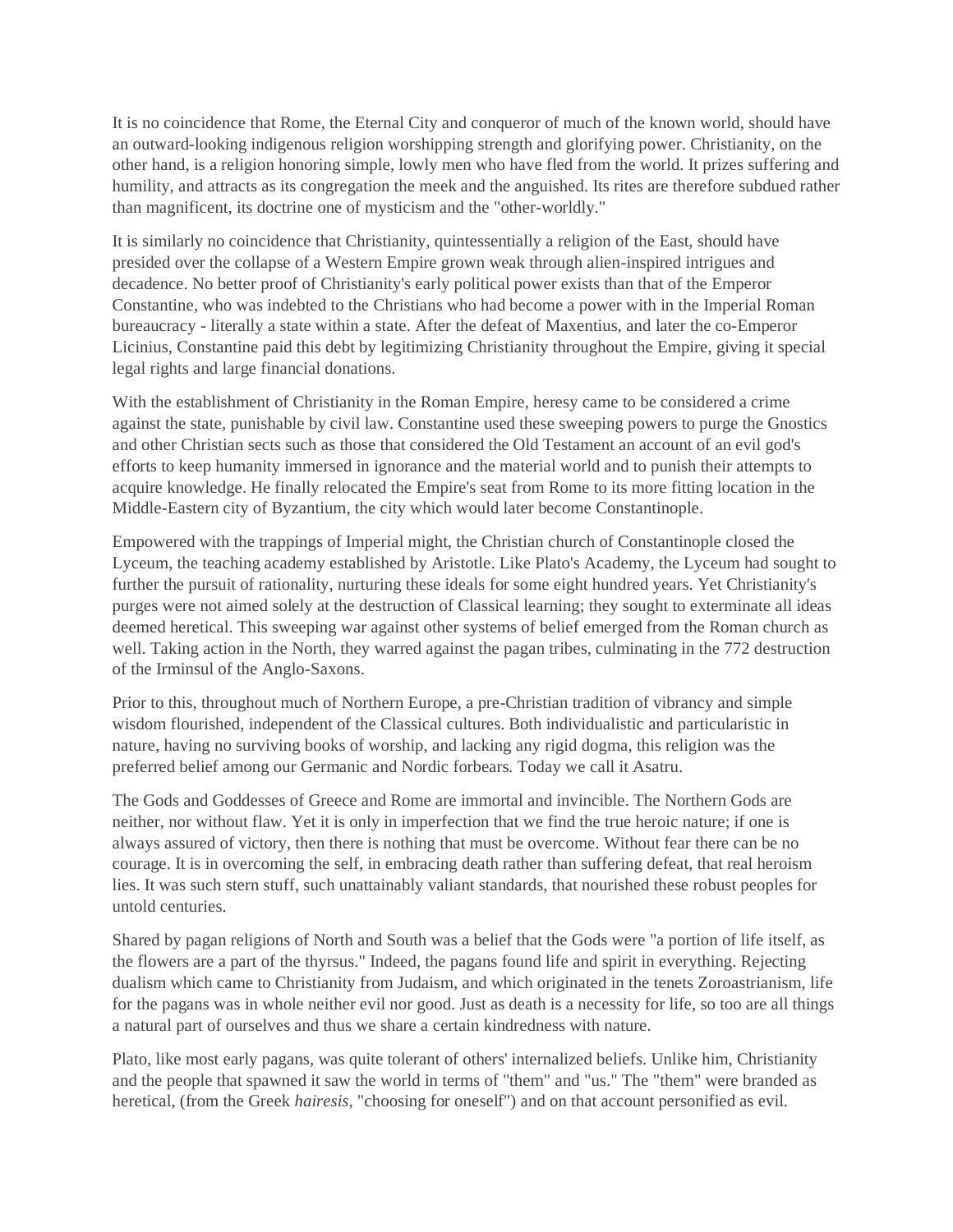Correspondingly, the good were those who accepted the official dogma, which thus encompassed only the chosen, the true believers.

Christianity's introduction into the Boreal lands came at a much later date than did its conquest of the Classical civilizations. The occupation was, in addition, much more brutal, with kidnapping, torture and mass execution among the common methods of conversion. Many of the outbreaks of "devil-worship," commonly punished by burning at the stake and other inhuman methods of execution, were in reality the suppression of simple peasants attempting to practice their age-old traditional religious beliefs. Such persecutions were deemed acceptable because the non-believer or heretic was dehumanized as being one of "them" and thus evil incarnate. The philosopher Wilhelm Friedrich Hegel observed that "Christianity has emptied Valhalla, felled the sacred groves, extirpated the national image as a shameful superstition, as a devilish poison, and given us instead the imagery of a nation whose climate, laws, culture and interest are strange to us and whose history has no connection whatever with our own. A David or Solomon lives in our popular imagination, but our country's own heroes slumber in learned history books."

In fact, it is truly astonishing how, throughout Northern Europe, the early records, the traditions, the songs and stories were obliterated by the priests of Christianity. A few fragments survived: *Beowulf* in England, the *Nibelungenlied* in Germany and most importantly the Icelandic *Eddas*. These few fragments were augmented by the persistence of half-forgotten pagan traditions such as Easter - the festival of Ostara, the Goddess of Spring - and Yule, a mid-Winter festival of rebirth. Then there were the days of the week: Tuesday, after the God of War Tiu; Wednesday, after the God Wodan or Odin; Thursday, after the God of thunder, Thor or Donar. Only through these and hundreds of other vaguely remembered but once sacred traditions has the belief that molded the Northern European peoples survived what may well be the greatest cultural holocaust in the history of the human race.

We see many explanatory methods that attempt to legitimize Christianity's evolution from alien infiltrator to native bastion. The usurpation of pagan practices and their alteration into Christian ones was a widely used tactic. Another is found in early Christian art iconography, which sought to teach pre-literate adherents through visual presentation. For example, the representation of the sheep as the "lamb of God" harkens back to the ancient Greco-Roman representation of Philanthropy. The young, vital, and leafed branch representing the Church props up the roof in many manger scenes. It bears the weight of the collapsed pillar of decadence, representing the earlier Temple from which it evolved, yet deceptively pretends to reject.

Other non-colonized communities can look far back into pre-history knowing that their beliefs are the evolutionary product of their own culture; and note with confidence that they worship their own Gods. In the West and in spite of a thousand-plus years of forced integration, we today experience a certain *anomie*, resultant from the profound break in the continuity of our historic, but now largely forgotten, past. Not unlike the dispossessed American Indian or Negro slave, we too have been taught to worship another's God.

The French skeptic Montaigne, always a harsh opponent to all forms of dogmatism, saw Christianity as a deviation from the enlightenment of the Classical civilizations. Other scholars have attempted over the years to explain away its anti-Western foundations. Machiavelli attempts to attribute the anti-life aspects of the religion to those who would define Christianity in terms of ease (*líozio*) rather than vital action (*la virt˜*). Nietzsche goes them all one better and forcefully (but prematurely) states that "*Gott ist Tot*."

Today, Christianity has certainly outlived most of its major critics. In fact, it is arguably the fastest growing religion in the world. Most Westerners would, of course, find this a ludicrous statement. They look around and see the old neighborhood church, with its once vibrant European congregation, gone. The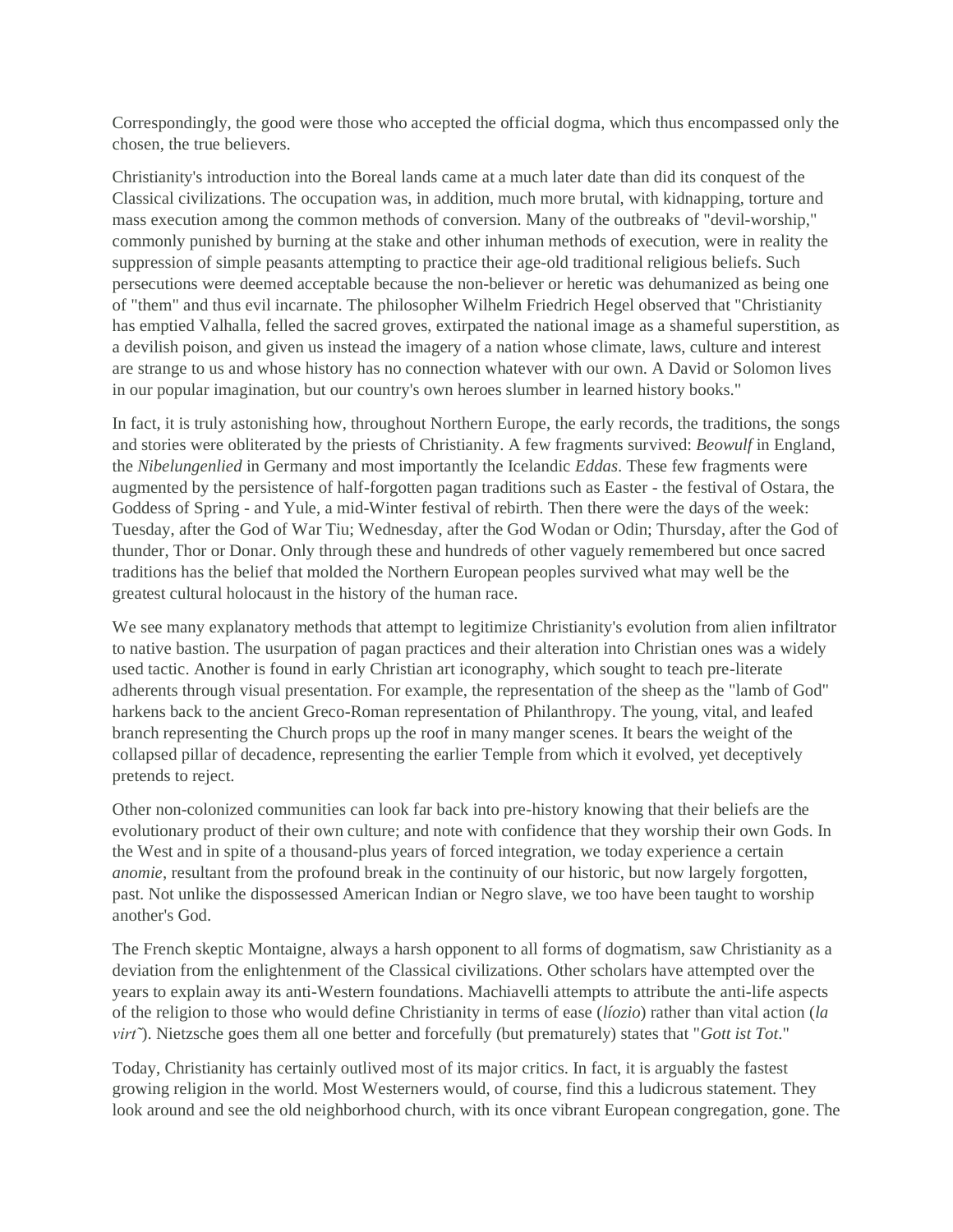building's now housing a drug counseling half-way house, a "planned parenthood" abortion advocacy group or, in parts of the world where oligarchic government has sold out to the "one-world" cabal, a Buddhist temple or Islamic mosque.

The church, however, has continued its proselytizing using the same tried-and-true tactics that made its missionary service such an invaluable vanguard for colonialism and capitalism, namely, following demographic trends. It thus seeks its "market share" among the Third World's people. Christianity today continues its conversions, myopically self-assured that it is (as in the past) bringing civilization to the savages. As a result, Christianity has made tremendous inroads into the Third World. These incursions are not widely known to most Western parishioners and laymen, except perhaps by way of the endless TV appeals for more dollars for the little starving children. These children are somehow always "over there" and curiously didn't seem to be starving until the introduction of that very religion which so solicitously seeks their salvation.

Today, in China, there are 40 or 50 million Christians - more than in Great Britain or France. The Philippines contain some 60 million, and in Brazil, with a population of 160 million (1993 estimate), some 88 percent or 140 million are Catholic, with an additional 5 million Protestants. Even in India, whose Malabar Christian community is said to have been founded amongst the Aryan Brahmans by St. Thomas, Christianity is growing most dramatically despite increased Hindu resistance. It is particularly strong amongst the Harijan caste, the so-called Untouchables who were the Dravidians, the aboriginal inhabitants of the sub-continent.

Currently, six countries of the world have populations of 200 million or more. Demographers estimate that in another century there will be fourteen such countries, overwhelmingly in Africa and Asia. Indeed, present projections indicate that by this time Nigeria alone will have over 500 million people. At present, around 40 percent of Nigerians are Christian, with Islam and traditional religions being practiced by the remainder of the population. Even as we speak, in West Africa the people have erected a church, one of the largest in the world, whose size, if not beauty, rivals that of St. Peter's in Rome.

Thus we find that in spite of its decline in Western Europe and North America, Christianity's growth in Africa and Asia has more than compensated for this loss. In this last century the Church has therefore made astonishing advances both in terms of its total numbers and its geographical spread. Catholicism today claims one billion adherents, with the various other Christian sects collectively claiming nearly as many. Clearly, such demographic changes will radically alter the entire concept of Christianity as we now know it.

Traditional thinkers see Christianity as the perennial defender of Western civilization. And since Christianity so effectively crushed its opposition centuries ago, and since we therefore have little in the post-Classical world to contrast it with, its defenders are by default correct. Any analysis of "what might have been" must of necessity be relegated to the world of supposition, or at worst, immerse itself in the realm of fantasy.

In more modern times, philosophers and pundits have seen in Christianity an enduring bastion, a great wall of defense against the secular religion of Communism. It is in one sense difficult not to see all major religions as defenders of their respective civilizations, standing as they have in opposition to a world view whose major tenet is the destruction of all traditional cultures. However, it is well to remember that both Christianity and Communism share major doctrinal similarities. Both are universalistic and, though more pragmatic on the collectivistic-individualistic scale, Christianity is still basically collectivist in nature.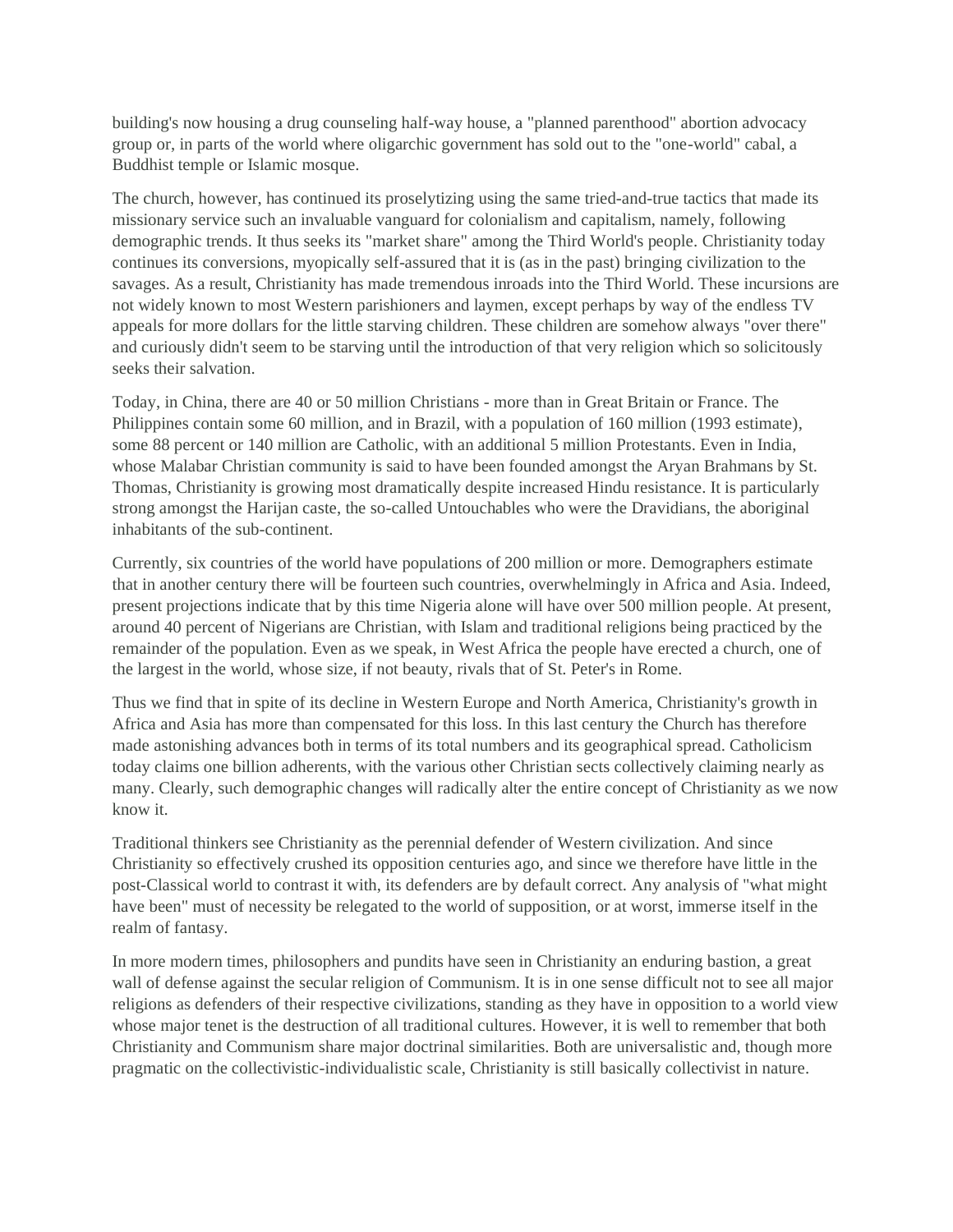Capitalism, that other system of economic reductionism, has been both the beneficiary and more recently the whipping boy for Christianity. Global Capitalism, like Communism, is rightly seen as undermining national sovereignty, community and family - but it has in the West, more often than not, Capitalism has been irrevocably tied to Christianity, particularly during its era of colonial expansionism. However, during most of the 20th century, Capitalism has been the beneficiary of Christianity's influence more as a reaction to the excesses of Communism than as a natural ally. It may well be that Christianity's opposition to these systems is based less upon the defense of traditional values, and more upon the preservation of its own privilege.

The analogy of Christianity as the palm tree, with orthodoxy the old and withered branches below, and heresy the new growth above is a compelling one - religion evolves. Unfortunately, those who view the world from within the box of their orthodoxy do not see this evolution, but are like the victims of hysterical blindness; they simply can not see the world beyond the confines of their self-imposed spiritual veil.

The reality beyond the veil is that demographic changes are altering the world. From India to Hong Kong to South Africa, Western civilization is in retreat. In opposition, the moral relativism of modern Christian dogma argues that this is desirable. Be that as it may. The unique world view and the civilization that provided a vehicle for Christianity, and upon which our shared moral principles of human rights and freedoms are based, is found in the West, and will not survive the destruction of the societies which gave rise to these principles.

Whether or not the last 2000 years has ultimately been for good or ill is a question that will remain open for debate. There can be little argument that Christianity has been the vehicle for many things, riding on the same tracks as that vibrant thing we call Western civilization. However, as a result of the successes of "liberation theology" advocated by Marxist "theologians" like Herbert Aptheker, and the religion's intrinsically universalistic and collectivistic nature, Christianity generally and Catholicism particularly seems destined to become a religion not of the West, but of the Third World.

The fabulously wealthy but numerically shrinking West is a society not unlike ancient Rome. Although made weak and decadent by internal malignancies, it is still the enviable repository of human values, freedoms, and rights. Some of these ideals have evolved from Christianity; many more were inspired by pagan traditions. Irrespective of their source, our society and its traditions may well find itself confronted and challenged by an envious and resentful Third World proletarian - not waving the red flag of communism, but the banner of Islam and Christianity.

This may finally prove to the remnants of Christian egalitarians the truth of the cliché, "Be careful what you wish for, because it might just come true." The rest of us, the Hyperborean people who are so resented because of our innate ability to think rationally and create scientifically, needn't worry; we will have long since been consigned to the Inquisitional fires of supernatural ignorance and politically-correct dogma.

This appears to be the inevitable, and tragically among many modern Christians, the secretly desired end. Perhaps the Africans and Asians will fare better. It will after all be a journey gone full circle, with Christianity returning as it were to the lands and peoples of its birth.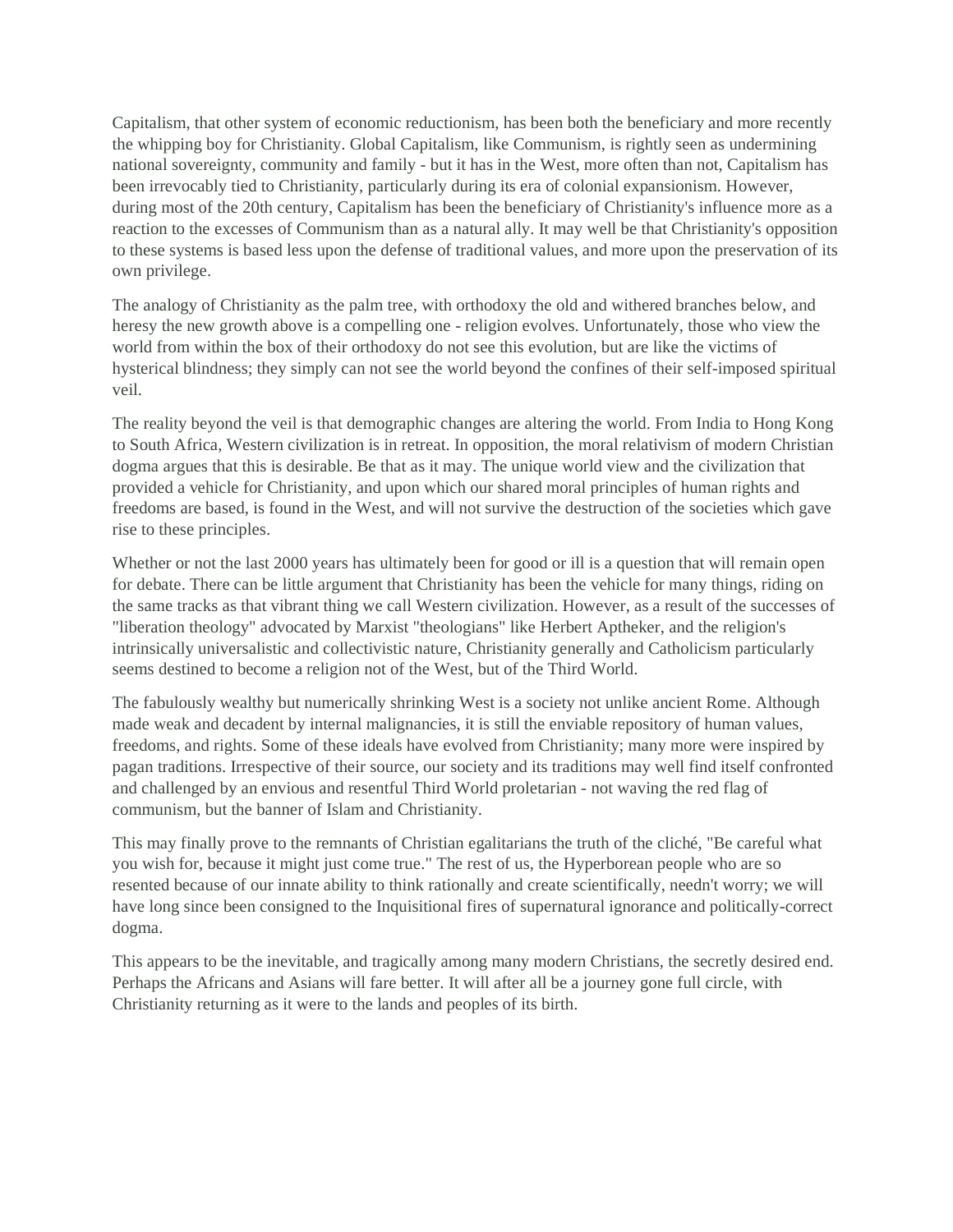# Mamy rooms, Mamy rooms, many words many words

**Piparskeggr**

18 Lenting 2251 RE

The Hall of Words a hallowed place For in it lies the Mind of Man. Its many rooms a sign of depth, From wisdom fair to darkest slur.

The rooms we ought to visit most, Are good and clean and bright of wit. They do contain some sorrow too, Untempered thus wise words fall flat.

The middling rooms most numerous Common chatter they do contain, Everyday words of joy and thought Mother's greeting to workman's joke.

Dark, noisome nooks, some visit too Where venom drips and burns the floor. But hardened hearts find drink of choice And have no care of hurtful tongue.

The Hall has grown from small, rude cave From early man's gestures and grunts This need to talk sets us alone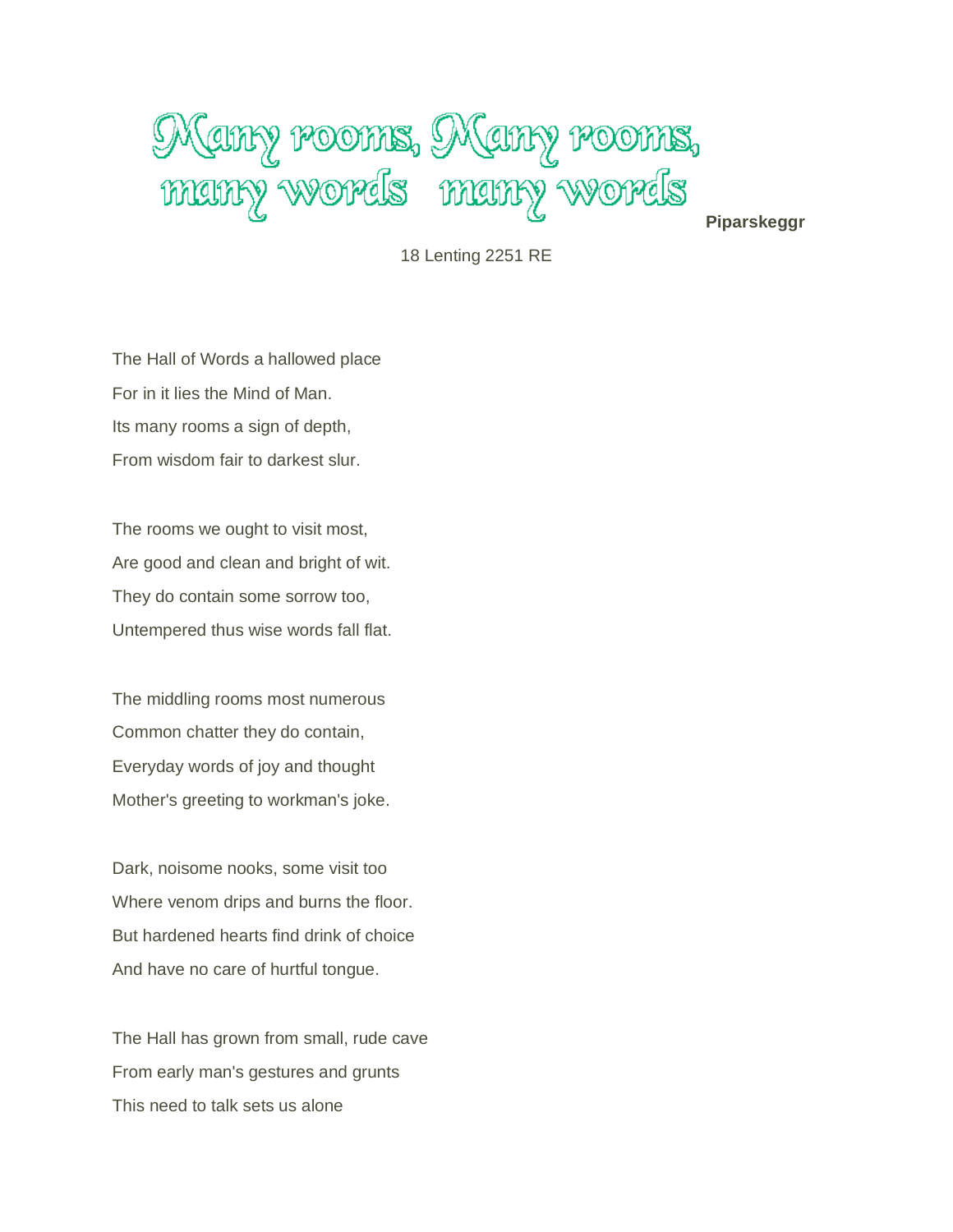From other beasts who have no art

And Man has grown since dawn of time Has spread across Midgarth's full girth From small first clan to full extent Of many tribes and tongues of voice

And in these tongues are sacral words Which tell of Gods and wonder deeds Of birth and death growth and decay Life's small joys and Folkway tales

Full rich are we in Mannish tongues Some word hoards large others compact But all contain their Tribe's true heart And with skilled use their Wordsworth give

Some better lend swift wings to thought And Elder Tongues may seem the best To gather in our sacral strength For concepts old which new forget

With loving use and foster words New Mannish tongues can sacral be Our minds are large can new rooms build This is our Gift, This is our Gain

The Hall of Words a hallowed place, For in it lies the Mind of Man. Its many rooms a sign of depth,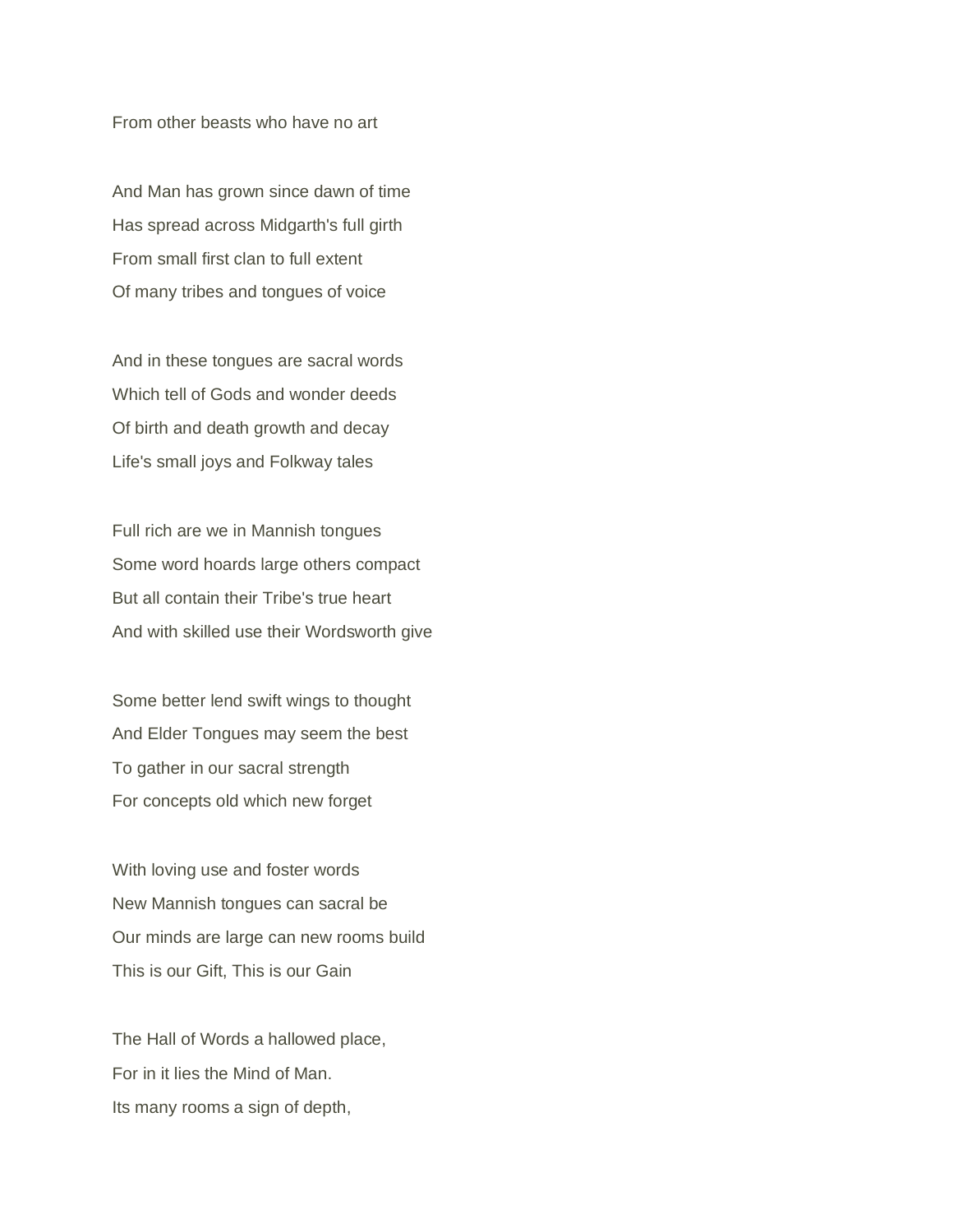# From wisdom fair to darkest slur



**Soon to be Banned in Norway?**

The AFA had heard that the runes and other sacred symbols of our belief were being declared illegal in Norway. Seeking more information, we contacted Asatrufelleskappet Bifrost, one of the main Asatru bodies in that country. Below is the reply we received from Harald Eilertsen:

They've not been made illegal yet, but the Norwegian justice department is suggesting a new law where use of what they call "racist" symbols will be banned. They don't define exactly which symbols this is referring to, but it's clear that any Norse symbolism may be targeted. This is of course due to the abuse of these symbols by Nazis and racists in the past century.

The suggestion is part of a larger report dealing with questions of whether racist/Nazi or other nondemocratic organizations should be banned and how they can be fought. As a part of this, the question of banning "racist" symbols also comes up. For the moment this report is out for review by a number of both government and other organizations around Norway, including Åsatrufellesskapet Bifrost and another pagan organization in Norway. We will send a reply to the report back to the justice department, where we will argue for the religious importance of these symbols for our members, and suggest ways that our interests can be preserved.

The report suggests that the intent behind the use of the symbols should be considered for every case, but this is not written out in the proposed law. While we think the law itself is rather futile, and shoots far off the aim, we will concentrate on making sure or rights are preserved in the event that the law will pass.

*Harald Eilertsen*

| <b>Final Faring of Helge Ingstad</b>               | <b>A Must-Read about Kennewick Man</b>               |
|----------------------------------------------------|------------------------------------------------------|
| Renowned archeologist and author Helge Ingstad     | <b>Ancient Encounters</b>                            |
| died March 29th. It was Dr. Ingstad and his wife   | by James Chatters                                    |
| Anne who discovered, excavated, and then           | A new Simon & Schuster book by famed                 |
| publicized the Viking settlement at L'Anse aux     | anthropologist James Chatters gives the <i>first</i> |
| Meadow, on the coast of Nova Scotia.               | factual look at this landmark case. Unlike           |
| These three sod structures, along with a number of | previous publications, Chatters' book does not       |
| Viking artifacts, were the first irrefutable proof | malign nor distort the views of the Asatru Folk      |
| verifying the saga claim that the Vikings had      | Assembly. In fact, Chatters points out several key   |
| established a foothold on North America around     | points made by the AFA that helped propel the        |
| the year 1000 CE. In effect, the Ingstads wrote    | case forward.                                        |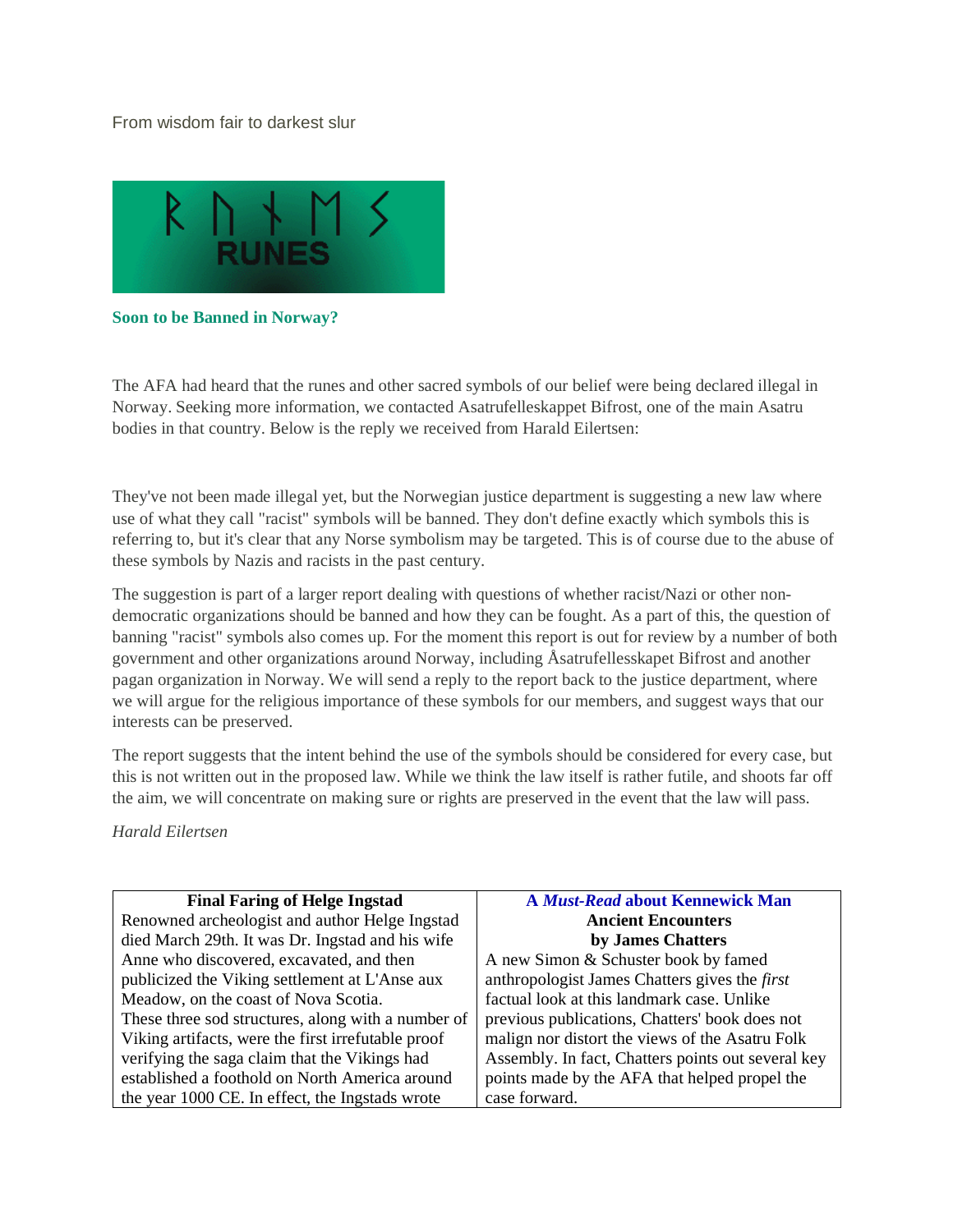Vinland's birth certificate, for which all modernday Vinlanders owe them a debt of gratitude. In the last couple of decades, the Vikings have been considerably rehabilitated through the work of Magnus Magnusson and a host of other writers who have shown the positive sides of Norse achievement. The work of Helge and Anne Ingstad paved the way for this fundamental shift in attitudes. Hail, Helge!

# **Viking Presence in Eastern Canada Stronger than Believed**

Examination of artifacts from Labrador and Baffin Island is revising opinions on the Norse presence in those areas, according to a May 13 article in the *New York Times*.

In December 1999, archeologist Patricia Sutherland announced that she had found a 10 foot strand of ancient yarn in a collection of Dorset artifacts from Northern Baffin Island at the Canadian Museum of Civilization, where she is a curator. The yarn was clearly Norse.

"The materials, the diameter, and the twist are all the same," she remarked.

Since the Dorset, forerunners of today's Inuit inhabitants of northern Canada, at the time dressed only in cut and stitched skins, the yarn implied contact with the Norse.

"I am finding new Norse materials every couple of weeks.

It suggests there was a significant European presence in Eastern Canada in the centuries around 1000 AD," commented Sutherland.

The pioneering work of Helge Ingstad opened the door to the study of the Vikings in Canada, but revealed only the smallest portion of the Norse presence on this side of the Atlantic. Work like that being done by Dr. Sutherland documents ever more extensive areas settled by early Scandinavians.

> *Codex Regius Commemorative Edition*

An Icelandic publisher, in cooperation with the University of Iceland, is publishing a special

In the same vein as the uncirculated video *Homicide in Kennewick*, this book shows the personal concern and dedication by those involved. Quotations by key players corroborate those on our **[Kennewick Man webpage.](https://web.archive.org/web/20010710015006/http:/runestone.org/kmfile.html)** The last part describes the continuing conflict over discoveries of other Proto-Americans. **[Click here,](https://web.archive.org/web/20010710015006/http:/www.amazon.com/exec/obidos/redirect?tag=asatrufolkassemb) to order** *Ancient Enounters* from Amazon.com. Help support the AFA!

# **Clinton Role in KM Cover-Up**

An article recently published in the *Jewish World Review* goes into further detail about the extent to which the Clinton administration tried to suppress study of the 9,000 year-old, startlingly Caucasoid, remains known as Kennewick Man.

In **"The Last Classic Clinton Cover-up,"** contributor Diana West first repeats a statement we aired in **The Runestone** a couple of years ago - namely, that the decision to drop hundreds of tons of rock and soil on the site of Kennewick Man's discovery was made with "participation and interest at the Executive level." In other words, the cause of truth was sabotaged with the active help of the White House.

But there is more. Ms. West writes "The Associated Press reported that their lawyers filed documents in federal court in Portland last week contending that the Clinton administration improperly tried to prevent their research 'to avoid a debate over North America's first inhabitants,' all the while maintaining what they called 'inexcusable' contacts with the five Indian tribes that included 'coaching the [Indian] coalition on how to plead its case.'"

The publisher of **The Runestone** personally supports the sovereignty of American Indian tribes. He also feels that sovereignty is not well served by this unethical, possibly illegal, and certainly shameful series of actions on the part of the United States government.

[Some things just don't change...The new Bush administration has endorsed the plan to repatriate KM's remains to the Indians. This will be resolved by Federal District Judge Jelderk, June 19, 2001.]

**Popular Science on the Settlement of the New World**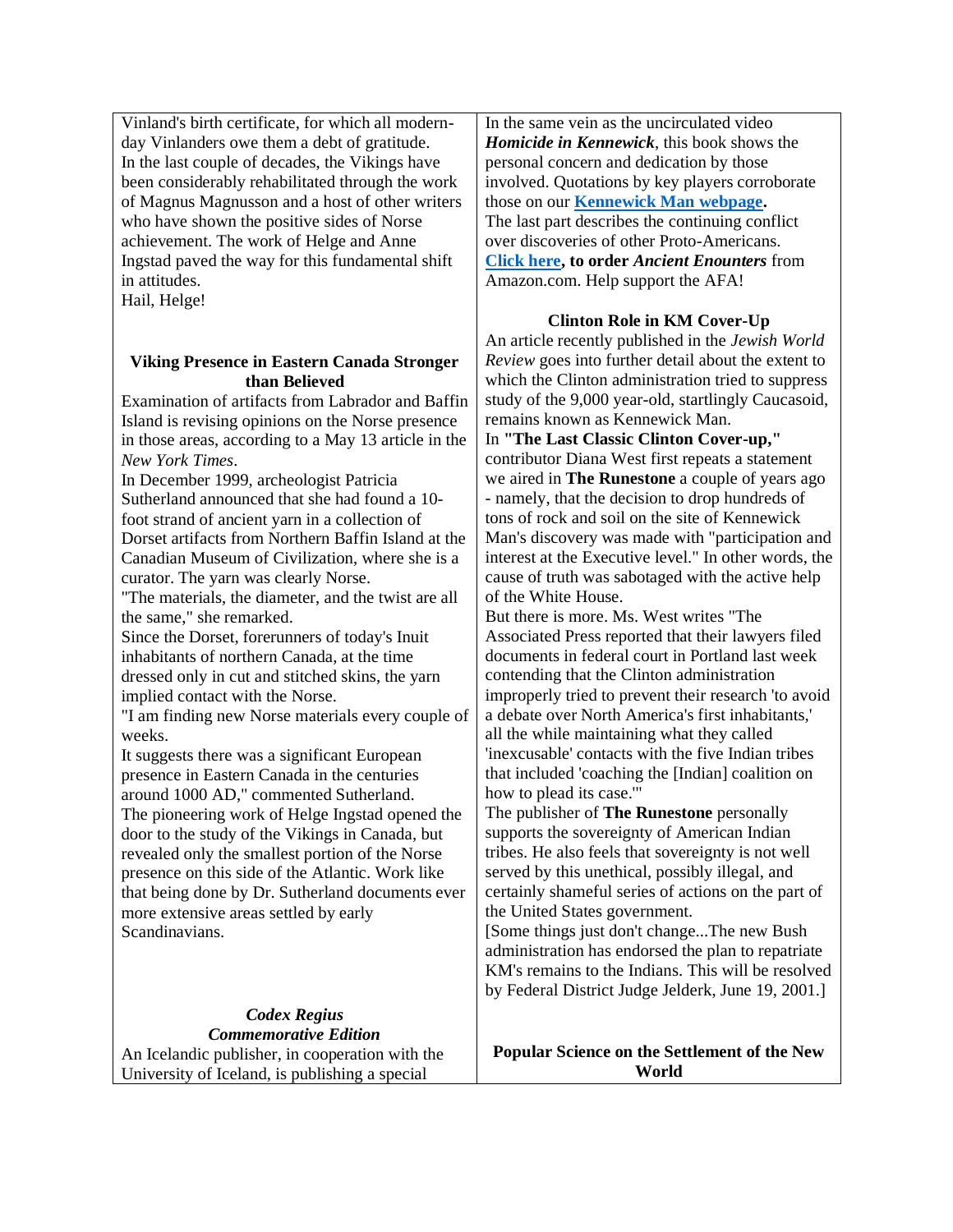edition of one of the main compilations of Eddic Poems, the *Codex Regius*.

This commemorative edition contains, for the first time ever, color reproductions of all ninety pages of the *Codex*. It features the exact text of the original pages, with a modern Icelandic version of the poems on the facing pages.

Production of this edition is limited to five hundred copies, lavishly produced and handbound in vellum. The price will be in the neighborhood of \$200.

Boksala Studenta, the University Bookstore in Reykjavik, is accepting orders. Inquiries may be made to **[eysteinn@boksala.is.](https://web.archive.org/web/20010710015006/mailto:eysteinn@boksala.is)**

**Could the Vikings Have Made a Telescope?**

A study of glass artifacts, first thought to be only ornaments, has instead revealed fine optical lenses - made hundreds of years before such technology was thought to be available. "It seems that the elliptical lens design was invented much earlier than we thought and then the knowledge was lost," according to Dr. Olaf Schmidt of Aalen University, in Germany.

The lenses were found on the island of Gotland, in the Baltic Sea. When tested by a team of scientists, the carefully shaped pieces or rock crystal - ten in all - gave results almost as good as modern optical devices.

Investigators believe the lenses were made in the Byzantine Empire or in eastern Europe, using a turning lathe. The craftsman clearly knew more than the scientists of his time, and must have worked by trial and error since the mathematics necessary to design lenses was not yet available. Using these lenses, the scientists report, it would have been possible for the Vikings - or the other cultures involved - to have invented the telescope five hundred years before Galileo turned his crude instrument toward the sky. In that case, history might have taken some very different turns!

The May, 2001 issue of *Popular Science* - not under the control of the Clinton regime - discusses alternate theories for the populating of the Americas, and presents the DNA evidence for early links between the Americas and Europe.

# **Viking Ship to Sail in Vancouver, British Columbia**

An authentic 12-meter Viking ship is a highlight of a new exhibit on the seafaring Scandinavians coming to The Maritime Museum. Built by the Scandinavian Cultural Society Center in Burnaby, it is one-half the size of the famous Gokstad ship unearthed in Norway.

The ship will be named and launched on July 7 at the Vancouver Maritime Museum's Heritage Harbour in Vanier Park, at the mouth of False Creek. It is part of the new exhibit "The Vikings: Master Mariners, traders, Colonists and Artisans" to be held June 14 through October 7 at the Musuem.

There will be a 'Name the Ship' contest, and the vessel will be moored at Heritage Harbour throughout the summer.

The Museum will also host two five-day camps for youth in July and August, exploring the world of Viking traders, shipbuilders and warriors through archaeology, artifacts and activities. The exhibit will include historical reenactors, cooking and metalworking demonstrations, and special events.

For information telephone (604) 257-8300, or visit the websites

[http://www.vmm.bc.ca or](https://web.archive.org/web/20010710015006/http:/www.vmm.bc.ca%20or/) [http://www.stroch.org](https://web.archive.org/web/20010710015006/http:/www.stroch.org/)

# **European Men Descended from Ten Forefathers**

Practically all European men are the descendants of ten genetic forefathers who lived tens of thousands of years ago, according to a research team led by Dr. Ornella Semino of Pavia University, in Italy.

All seem to have come to Europe from the Ural Mountains on the edge of Asia, and from the Middle East. The genes sort into three clusters of geography and culture. The first is made up of the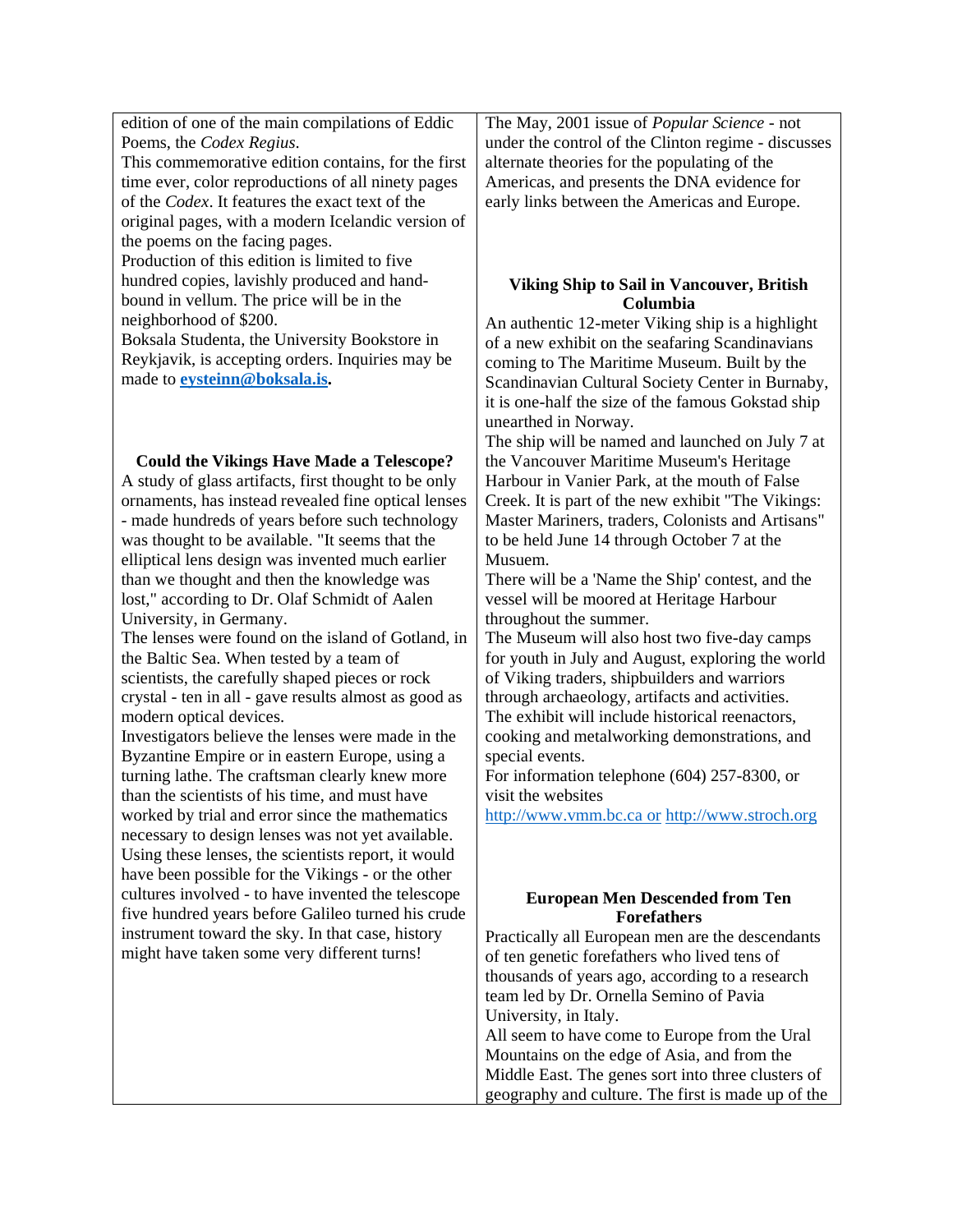| Basques and Western Europe, the second is<br>Middle Eastern and the third is composed of |
|------------------------------------------------------------------------------------------|
| Eastern European populations from Croatia,<br>Ukraine, Hungary, and Poland.              |



# **The Conspiracy of Pontiac**  By Francis Parkman

Reviewed by Richard Wismer

Written in 1851 this is a true account of the only united uprising by the American Indians against European-Americans. This is not a "politically correct" book; rather, it is an honest account of history and of two cultures that were just to different to live together.

The introduction of the book by Michael N McConnell should be ignored. His comments are a perfect example of anti-European bias.

As you read this historical account of the American Indian uprising, you will notice that there was no "good guy" or "bad guy." Both sides demonstrated brutality, loyalty, betrayal, mercy and love for their folk.

So what does this account of America have to do with Asatru and the Folk? You will learn how a proud folk lost everything - their land, families and tribes - through lack of unity, betrayal and mixing with their enemy. Sound familiar? When you finish reading this book you will have an insight into one possible future for our own people. Let's make sure history does not repeat itself!

As Demosthenes said, "The time for extracting a lesson from history is ever at hand for them who are wise."

I give this book three Thor hammers. (One Thor hammer, throw it in the wood stove; to three Thor hammer, cherish it in your library.)

**The Rites of Odin**  By Ed Fitch

Reviewed by Richard Wismer

Ed Fitch has done an excellent job in trying to develop a standard or at least a starting point for our ceremonies and beliefs. The book is easy to read and has an enormous amount of information. This is not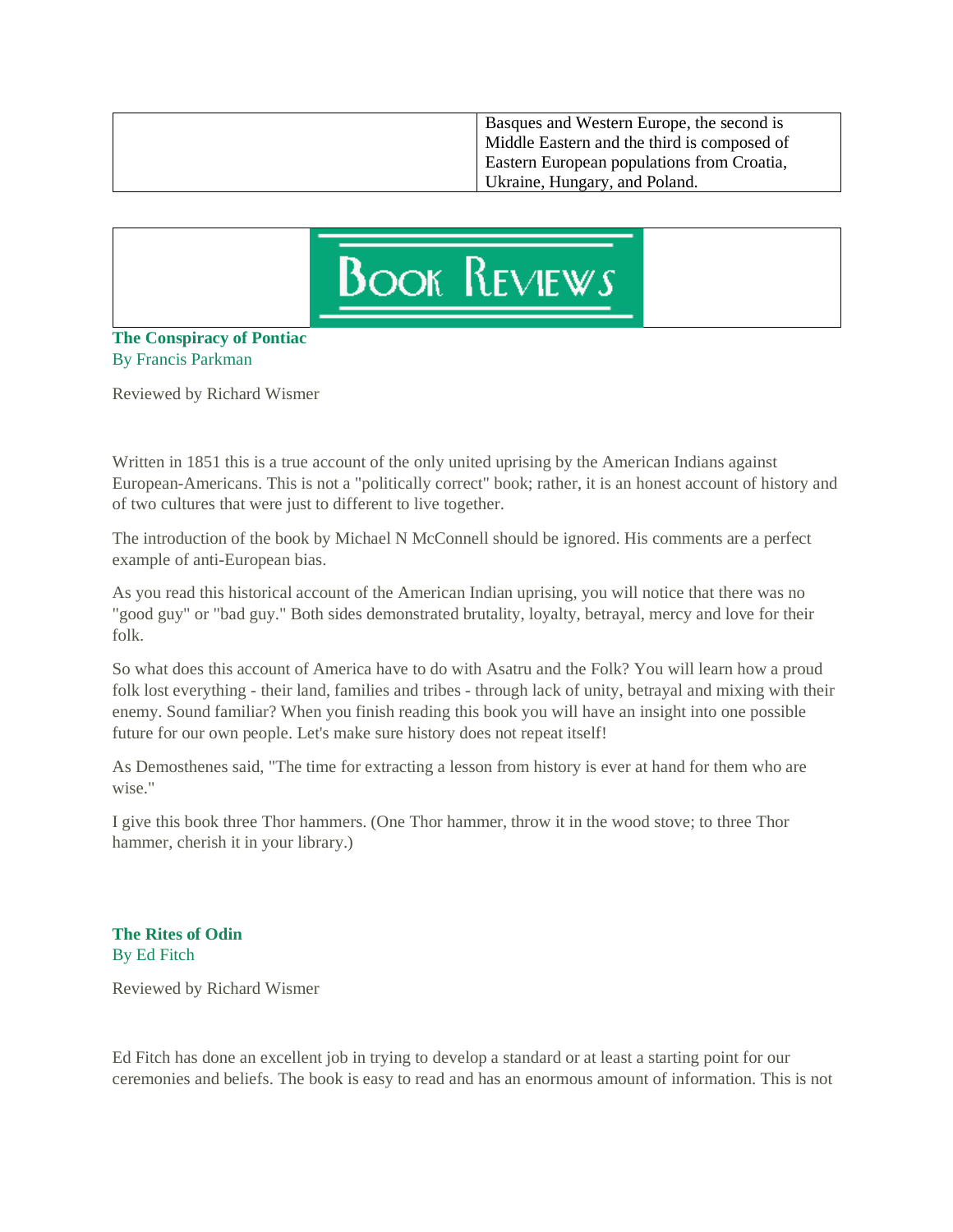a book that you read from the front cover to the back. I would suggest to read it 20 minutes a day and select the material instead of starting at page one.

I have heard from some that Ed Fitch has not been historically accurate with some of the lore's and rites. What is historically accurate in Asatru? Our historical records have been lost or destroyed 1000 years ago. All we have are bits and pieces. So we need a reference point, and Mr. Fitch has provided this for us.

I give The Rites Of Odin ,as a reference book ,three Thor hammers.

*Editor's Note*: With this review, Richard has marked himself out as an iconoclast! It takes considerable courage to write a favorable review of **The Rites of Odin**. However, pause a moment - an impartial reading of this volume will show plenty of items which are indeed, not historically accurate. On the other hand, there is a great deal of value here. Fitch promotes our values, familiarizes the reader with the basic lore of the Gods and Goddesses, and gives us countless pages of material which can be adapted for ritual. Fitch wrote relatively early - immediately after Thorsson's A Book of Troth and well before Gundarsson's Teutonic Magic and Teutonic Religion. It is easy to fault the authenticity of his work today, but we must remember that he was a pioneer, with all the good and bad that implies.



# **By HARRY**

**Borknagar -** *Quintessence*

# CENTURY MEDIA RECORDS, 2000

In 1997 Borknagar released *The Olden Domain*, a landmark in the Nordic/Viking Metal genre. Although it's fair to say that Borknagar have always been more rooted in the Nordic Metal vein - relying on majestic, wintry atmospheres as opposed to literal Norwegian folk elements - it would be naive to overlook the Viking influences. The opening track on The *Olden Domain* was even titled "The Eye of Oden," and throughout the rest of the album we also heard tracks such as "A Tale of Pagan Tongue" which boasted the line, "...their random laws, taught by the Gods, are to be redeemed when He sets sail." Although Borknagar were never as blatant in their influences as were, say, Einherjer or Enslaved, the concepts were still there. These threads of continuity were reflected in the feeling of the music, a style simplistic yet emotive, and primitive yet majestic.

Through the years that have followed, Borknagar have progressed in their sound, and now that I'm presented with the current result in the newest release, *Quintessence*, I don't know how to feel about this evolution.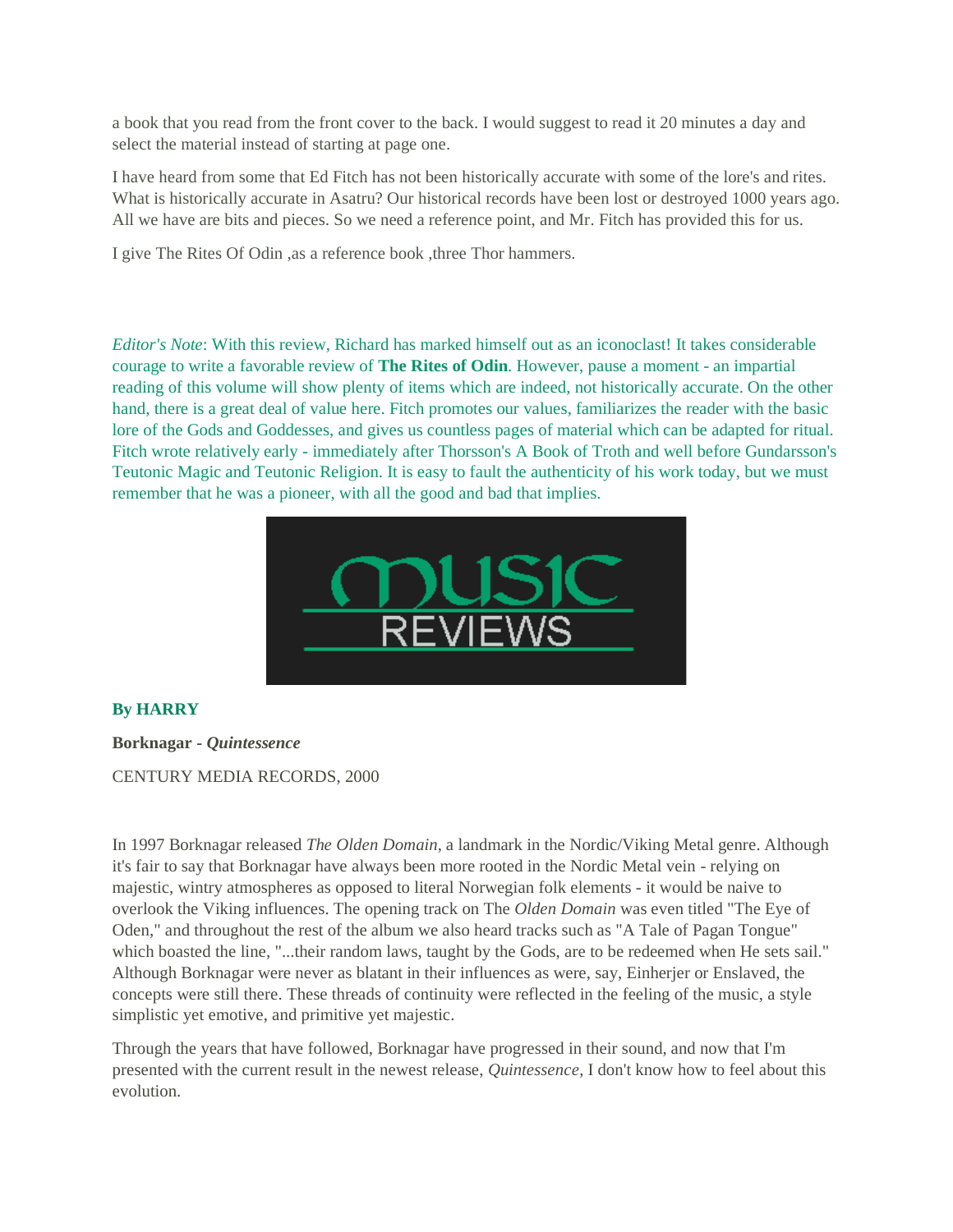There are a few negative things about this album. What made *The Olden Domain* and *The Archaic Course* (which followed it in 1998) so powerfully atmospheric was the natural flow of the music. Instead of relying on technical precision and excelling musicianship to impress the listener, these albums relied on the soaring power of Garm's (and later on, Simen's) clean singing and the subtle presence underlying the compositions. With *Quintessence* , Borknagar have opted for a more technical, polished style, and while that may sound fresh and exciting for the first few tracks, the result is a cold and mechanical album which contrasts with the previous ones.

A few tracks do recall the more majestic elements of the older works, though. "The Presence is Ominous" has a drifting, synthetic flute melody which brings to mind images (at least to me) of the ocean, while "Colossus" has Simen at his best, vocals soaring with the melodies. Never on this album, though, does Borknagar ever again capture the natural flow it once had. With the addition of technical prowess and complex tempos, Borknagar have sacrificed one of their most important weapons, their ability to conjure up the feelings of raw nature.

Along with that, I feel the keyboard and synth work is overdone on this album. The keyboards are everpresent and sometimes seem inappropriate and awkward, and they detract from the natural flow of the music. I wouldn't go as far as to say that this album is bad, it's just not what I had hoped it would be. While a few tracks work very well (the aforementioned "The Presence is Ominous" and "Colossus," as well as "Ruins of the Future" and "Revolt"), most of the tracks seem like filler. Sure, it's a good metal album - but not much else. In fact, this album is the furthest thing from Viking metal that Borknagar have produced. It would seem that most of the Viking concepts themselves have disappeared along with the atmosphere. It's decent background music if nothing else, but Borknagar have lost the magic they once had. Here's hoping it comes back!

# **Steve Von Till -** *As the Crow Flies*

## NEUROT RECORDINGS

For a good while now Neurosis (the band Steve Von Till is in) have been one of my favorite bands, and that was way before I knew that Steve had any connection with Asatru at all. In fact, Steve's Asatru leanings are something that I only found out about a few months ago. It's pretty irrelevant, really, when it comes down to the music. As far as I can tell, Neurosis don't take any blatant influence from Northern concepts and/or ideas. I wouldn't say Steve Von Till's solo work does, either. Instead, like the works of Neurosis, it harnesses a vague, all encompassing spirituality.

On a strictly bare-bones musical level, *As the Crow Flies* does not have too much in common with Neurosis. The album focuses on Von Till's acoustic works, which are complimented throughout the album by his clean singing voice, piano, violin, cello and on the closer, "Shadows in Stone," even a little percussion. In terms of atmosphere, though, *As the Crow Flies* shares some subtle similarities with the works of Neurosis. The music is minimalistic, maybe even more so than Neurosis, and creates the same trance-like effect that the music of Neurosis does.

The main similarity I recognize, though, is that, like Neurosis, Steve Von Till's solo work takes advantage of its own bleakness, its own slimness. There's barely anything in this music, so much so that if you took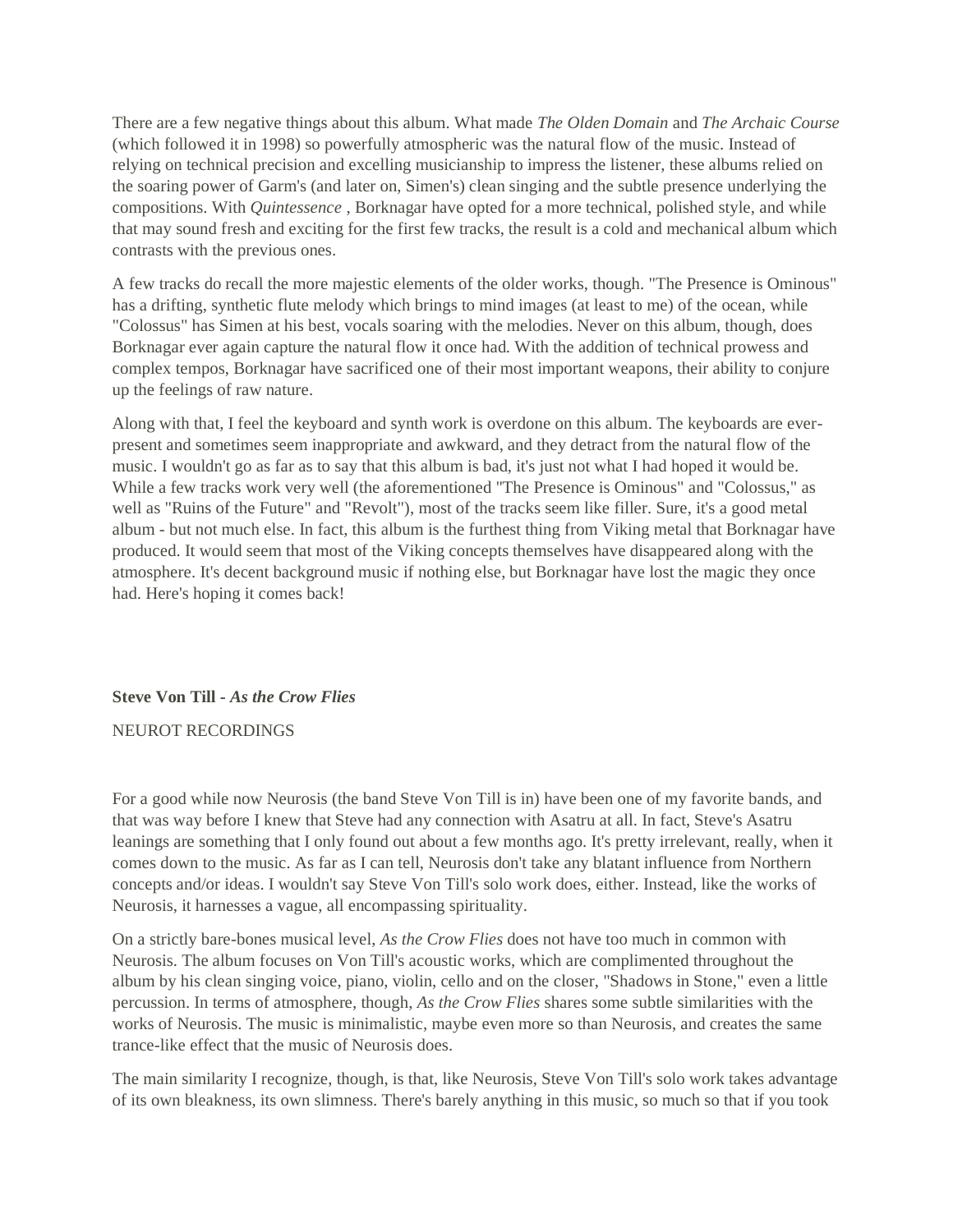something from the music, nothing would remain, but on the other hand if you were to add anything, the whole thing would be ruined. Neurosis and Steve Von Till create such powerful music because they never get ahead of themselves. Instead of piling on sounds and focusing on layers of noise they strip it down and let the silence speak for itself.

From the blissful dreamscape of "Remember" to the Ulver-esque '"Twice Born," this album never goes overboard and never has too much to say. Instead of relying on sleek musicianship, *As the Crow Flies* opts for pure atmosphere, beautifully simplified and unspeakably captivating. The music is so sparse that it seems at constant risk of floating out of your grasp, and you can only hope that it will take you with it. To put it as simply as possible, this is not background music; this is contemplation music, and it takes every little bit of your attention to fully appreciate. It may not be as mind-blowingly engrossing as, say, "Times of Grace," but, luckily, it's not trying to be. In fact, it doesn't need to try to be anything. It is what it is, and what it is something remarkable, a captivating listen teetering between brooding suspense and fragile beauty. *As the Crow Flies* is very special release from one of the most original and, consecutively, powerful artists ever to grace the underground music scene.

It would be a little overkill to say that this is highly recommended then, wouldn't it?



# A Tip of the Horn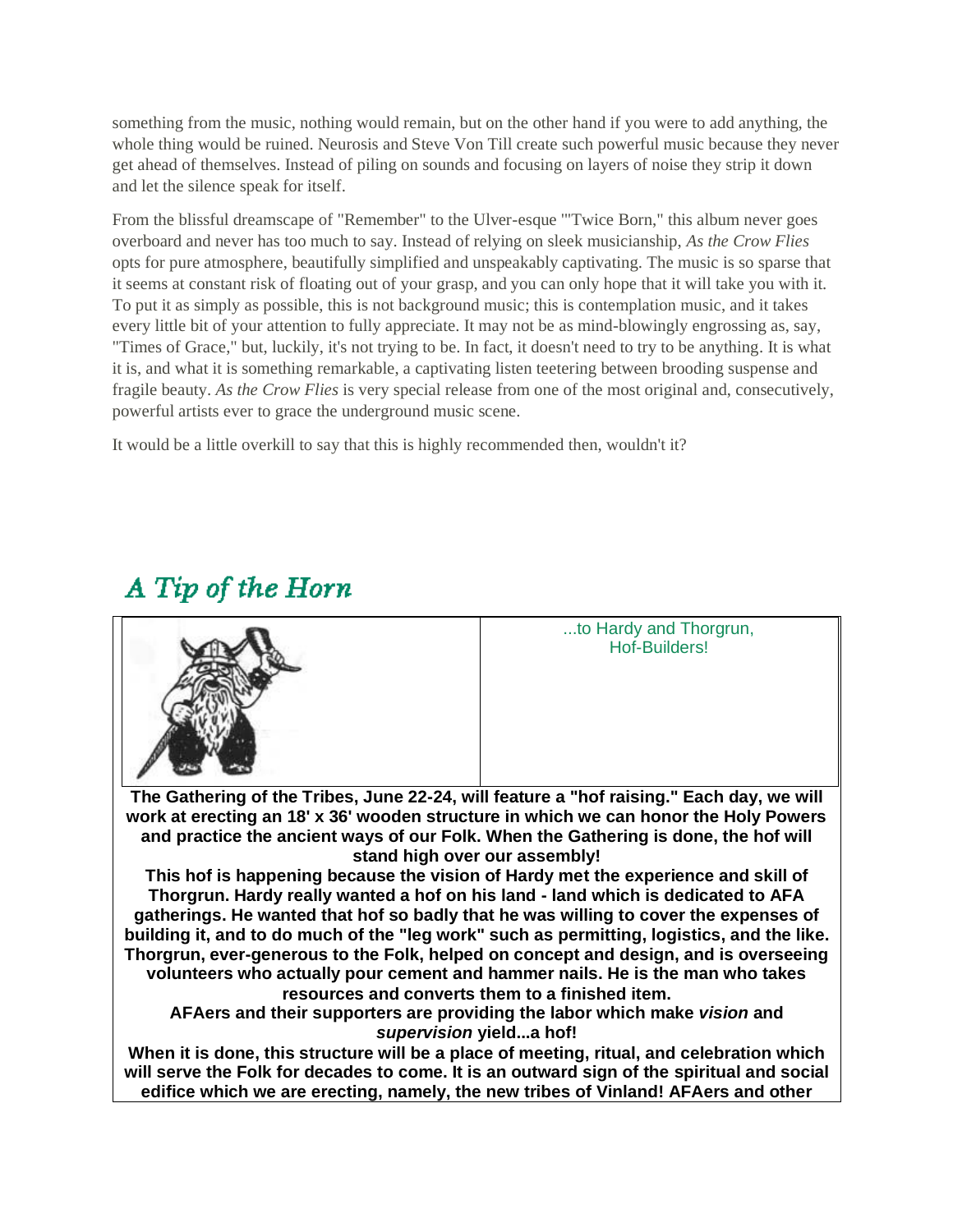**Asatruar all across this land will visit it and will know it as a place where the Gods and the Folk are strong. Hail, Hardy and Thorgrun, Hof-Builders!**



Bougainville

**by Russ Gardener**

"Even though I come from an island that has the world's largest copper mine, it doesn't benefit us. Imagine the mine when it was built in the middle of a remote mountain village in central Bougainville. Landowners were aware of the destruction of their land and felt hopeless, poor and without any security.

*They didn't have their land. To us land is our birthright."*

Theresa Minitong Bougainville.

Bougainville is part of the Solomon Islands archipelago, and is home to 160,000 people. The people of Bougainville, in the form of the Bougainville Revolutionary Army, fought a war of independence against colonization by Papua New Guinea from 1989 to 1998. Bougainville is presently moving to reclaim its sovereignty. Peace-keeping efforts are being developed towards a choice of political status and the peace process moves shakily forward with both sides trying to prevent sliding back into war.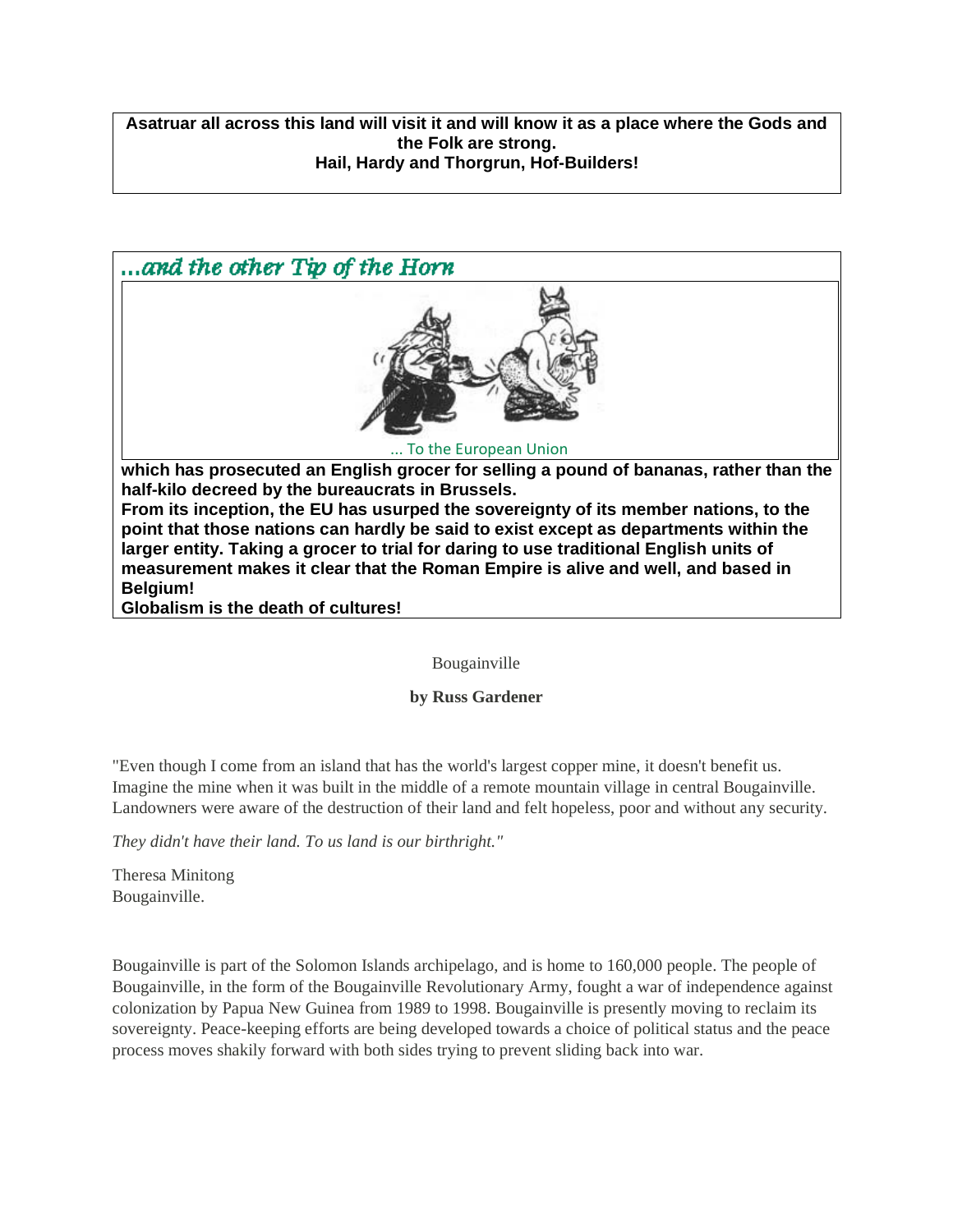One of the chief reasons for the uprising in Bougainville and the subsequent war was a revolt against the destruction of the lush, forest habitat by an international mining concern. Bougainville Copper, a company associated with

Rio Tinto Zinc, tore a gash 6km by 4km by half km into the precious forest in order to mine copper. Much of the Bougainvillean's fresh water was spoiled by the mining effluents. To the people of Bougainville, the land provides them a spiritual connection with their ancestors and their identity. The people revolted and the mine was shut down. This act led to the formation of the Bougainville Revolutionary Army and the war of independence against the PNG (Papua New Guinea) government.

The nine year's war was largely unreported due to the remote nature of the island, and also due to the total blockade by PNG forces with shoot to kill orders. This blockade meant that the Bougainvillean people had to live without medical supplies throughout the period.

You might wonder why Asatruar should be interested in this conflict taking place half way around the world with few descendants of Northern European peoples involved. This struggle is one of the most genuine eco-struggles in the world. The people of the island rose up and revolted because of the destruction of their habitat. They saw themselves as the guardians of the land and could not live with the destruction of the forests for the sake of international economic greed.

To read more about the Bougainvillean conflict and the attempts of the people to gain independence, go to the following links:

# **[http://www.pasifika.net/pacific\\_action/national/a\\_b/bougainville.html](https://web.archive.org/web/20010710021512/http:/www.pasifika.net/pacific_action/national/a_b/bougainville.html%0D)**

# **[http://www.caa.org.au/horizons/h11/whelan.html](https://web.archive.org/web/20010710021512/http:/www.caa.org.au/horizons/h11/whelan.html%0D)**

**[http://www.geocities.com/bougupdates/](https://web.archive.org/web/20010710021512/http:/therunestone.com/%0Dhttp:/www.geocities.com/bougupdates/)**

# **Kindred News and Events**

As many of you already know, the Asatru Folk Assembly began its official Kindred Affiliation Program several months ago in Shedding (September). Since that time, fifteen kindreds have applied and been accepted into the AFA's fold.

It is important to know that not every kindred that has applied for affiliation has been accepted. The standards for kindred affiliation are like those of AFA membership - high and true. We have endeavored to keep with the Drighten's vision of standing for something more than mediocre Asatru. Each of these kindreds has proven its worth and has agreed to uphold the AFA's vision, *Declaration of Purpose*, and the *Law of the Hall*.

I have been given the honor and privilege by Steve to serve as the AFA Kindred Coordinator for the affiliation program. In each issue of *The Runestone* I will be reporting on the recent happenings, events, and plans of the AFA kindreds.

If your kindred would like to submit information for the next issue of *The Runestone* report email me at **[freyvald@aol.com](https://web.archive.org/web/20010710015704/http:/therunestone.com/mfreyvald@aol.comailto:)**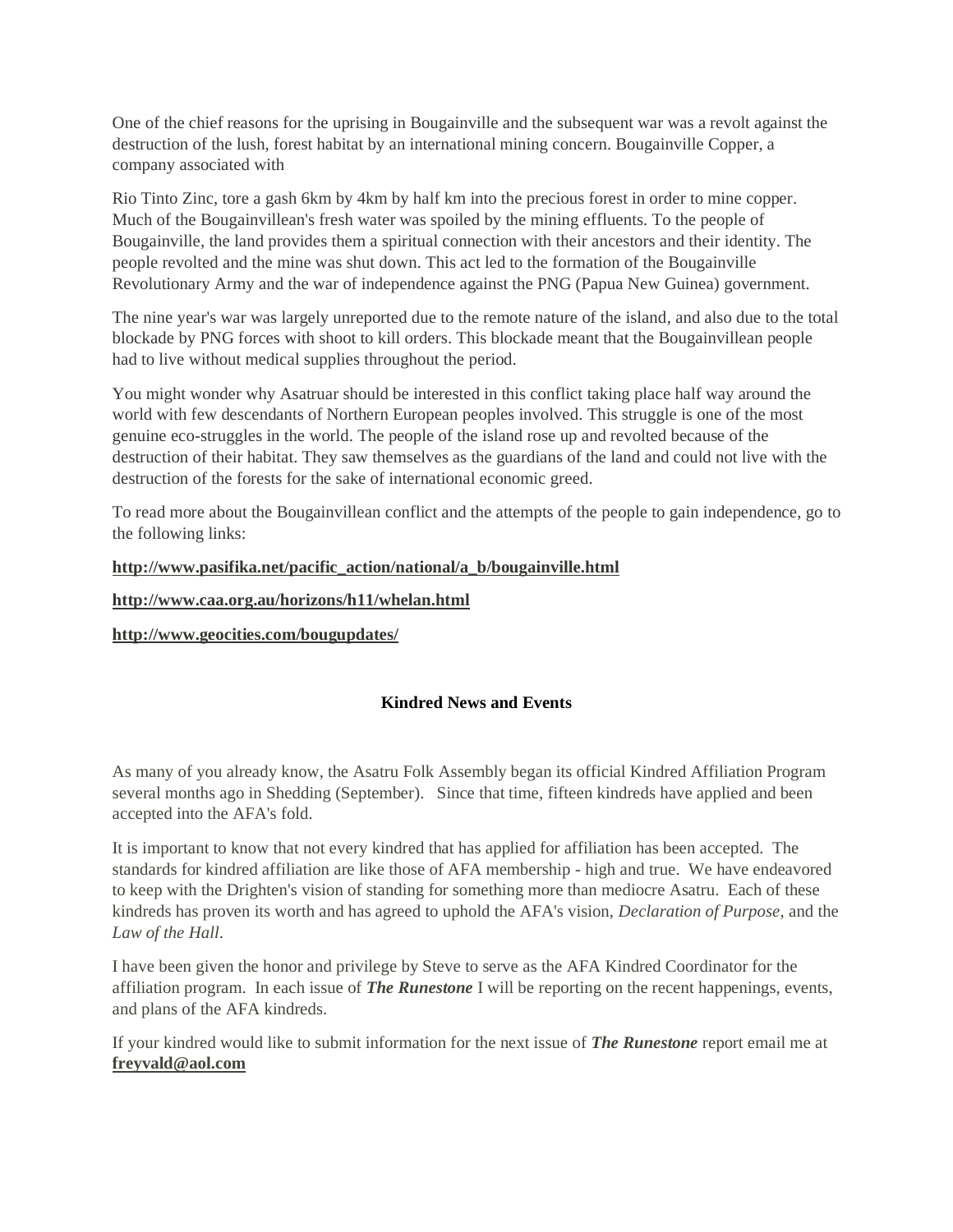# **[CLICK HERE](https://web.archive.org/web/20010710015704/http:/runestone.org/kinaffl.html) to contact any of the AFA kindreds below**

### **Calasa Kindred**

Things are buzzing in Calasa Kindred. In a recent issue of *Bearclaw*, Steve announced that at the upcoming Gathering of the Tribes this summer the AFA will take the next step toward formation of a reborn Germanic tribe. This tribe will consist of AFA kindreds in California and will no doubt serve as a model for those in other regions. Good luck, Steve and Shelia, as you set to task on this great endeavor! All eyes will be on California.

# **Cow Creek Kindred**

On Horning (February) 12th, Gothi George McNew celebrated the first blot in an Oregon prison. George has been successful in getting the prison to recognize Asatru as a valid religion and not as a "racist gang," as they had previously branded it.

Also on Horning (February) 14th, Jake and Stacey of Cow Creek Kindred were married. Good luck to the new bride and groom!

Recently, 15 year old Jason of Cow Creek Kindred set a new state record for bench pressing. Jason managed to press an amazing 336 pounds! Good luck on at the National High School Championship this Merrymoon (May)!

Lenting (March) 12th was a very special day for Cow Creek Kindred. Kindred member Crystal gave birth to a lovely girl, Sigrith. Congratulations Crystal, and may Frigga watch over your little one!

### **Eagle Kindred of Idaho**

The members of Eagle Kindred of Idaho have been making plans to attend Althing 21 this summer. So far nine kindred members have made plans to be there.

### **Great Oak Kindred**

A good question to ask might be what is Great Oak Kindred *not* doing! Great Oak's efforts are admirable. Kindred member Brian just finished a new website for the kindred at [http://www.greatoakkindred.org.](http://www.greatoakkindred.org/)

Ed has been hard at work on completing the latest *Sleipnir* newsletter for the AFA's Aerospace Technology Guild and plans to have another issue done in time for the Gathering of the Tribes.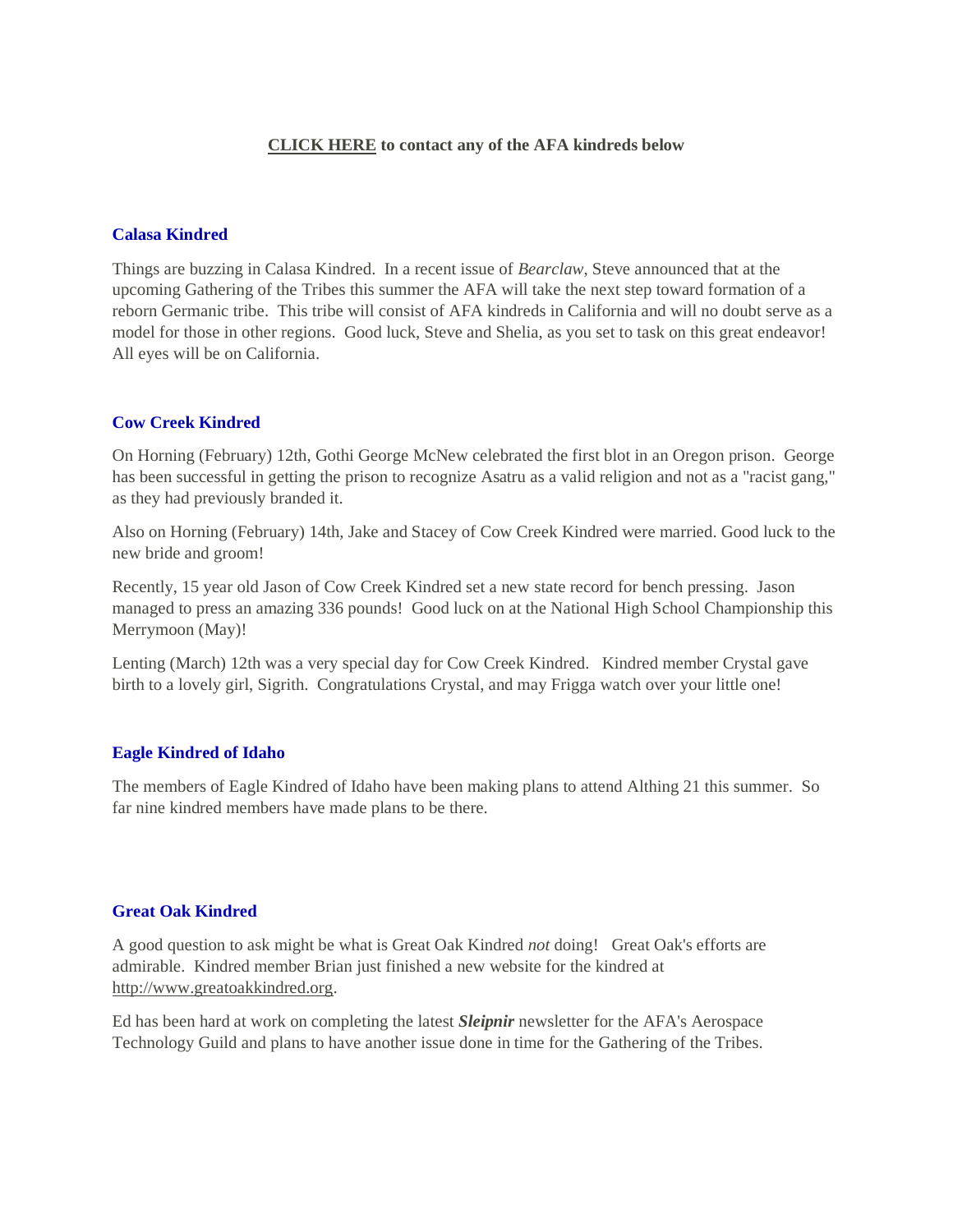Tina has been busy creating some thirty-five Asatru greeting cards including a design for a Yule Card. Tina will soon have a page up with information on ordering these greeting cards for those of you who are interested.

Great Oak Kindred donated a package of children's books to Hammer of Thor Kindred for Hammer of Thor's recent Ostara gathering. Great Oak has also finished the *Asatru for Kids* booklet and will be making it available at the Midyear (June) gathering.

### **Gullinbursti Kindred**

Thorgrun, Gothi of Gullinbursti Kindred, is a building contractor - and he is supervising the construction of the hof which will be finished at the Gathering of the Tribes. Hail, Thorgrun!

### **Gungnir Kindred**

Interest in membership has been picking up in Gungnir Kindred. Members from the kindred are planning to attend the Viking Exhibit that was hosted at the Smithsonian several months ago (the exhibit is on tour). Kevin has been working on getting a couple of new broadcasts up and running on Radio Asatru.

In addition to this Kevin has been working on creating rune sets for World Tree Publications. Kevin and his son are also making plans to attend the AFA's Gathering of the Tribes as well as the Althing 21.

### **Hammerstede Kindred**

Hammerstede Kindred, along with Skidbladnir Kindred of the Asatru Alliance, will be hosted the firstever East Coast Regional Thing this Merrymoon - (May) 25th to the 28th. The event was an incredible success, drawing more than sixty Asatruar from the region and from across Vinland!

Jim has been working on book on Tribalism called **To Build a Tribe: Understanding and Achieving the Tribal Dynamic in the Modern Era**. We're all looking forward to reading the finished product. An excerpt from Jim's book appears in this issue of *The Runestone*!

# **Hofbrau Kindred**

Hofbrau Kindred made a good showing at the ANA Moot this year with 4 members attending. Members of the kindred are hard at work brewing up a fine batch of mead for this year's Althing.

### **StormKraga Kindred**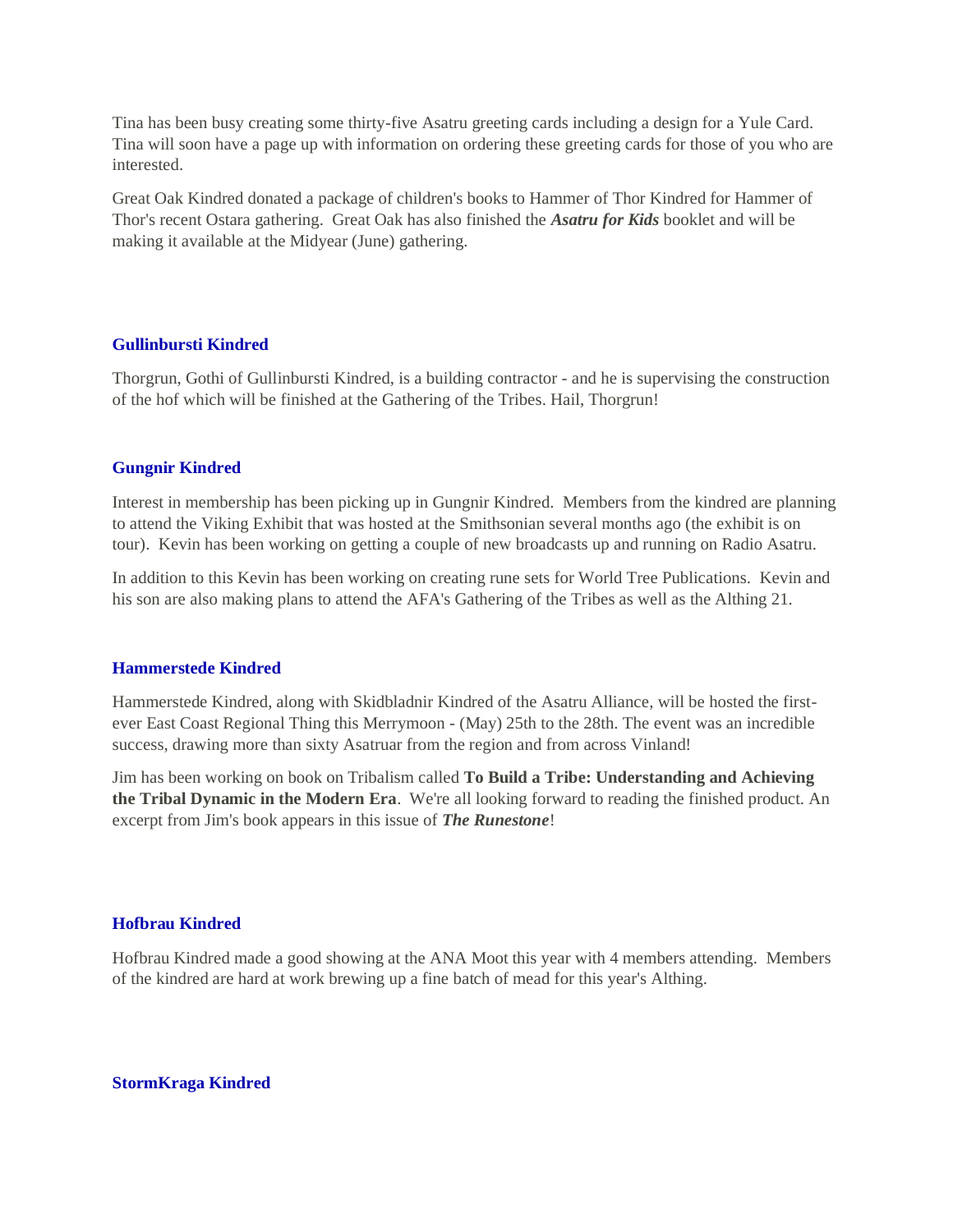Things have been business as usual for StormKraga Kindred. This past Yule, StormKraga accepted a new member into their growing fold.

# **Teutoburg Kindred**

No news to report this issue but you can expect to hear from Teutoburg Kindred in our next issue!

### **Ulfheim Kindred**

Bud tells me that Ulfheim is shaking off its winter slumber this spring and is anxious to renew its activity. Ulfheim will be looking for new members soon.

# **Varangian Kindred**

Weyland has been taking on the Florida Department of Corrections recently. The DOC had listed Asatru as a hate group. DOC made it a policy to deny Asatru-related religious materials to inmates. Weyland has worked hard and has had some success in getting the DOC to change its position on Asatru. Currently the prison chaplain is considering a proposal to furnish copies of the *Eddas* to prison inmates.

Gothi Garrik has been busy hosting classes on Asatru and the runes at local pagan-friendly shops. He has also been performing in the pagan band Dionysus.

# **Vor Stead Kindred**

Vor Stead Kindred was honored to have Steve McNallen as its guest on Lenting (March) 3rd at a blot held in honor of Olvir the Martyr. It was a wonderful opportunity for Asafolk from all over Virginia to come and meet Steve as well as have a good time together.

Vor Stead kindred recently received Joe Harver as its newest member at the recent Ostara blot. Gothi Travis and his wife Anna have been working on producing a newsletter for Folk River Shire.

Vor Stead Kindred, along with Waters of the James Kindred, has been making plans as Folk River Shire to host the first ever Virginia Thing this Harvest 4th and 5th. For information on attending the Virginia Thing check out the

Registration and Information page at

[http://www.geocities.com/folkriver/vathing.html](https://web.archive.org/web/20010710015704/http:/www.geocities.com/folkriver/vathing.html%0D)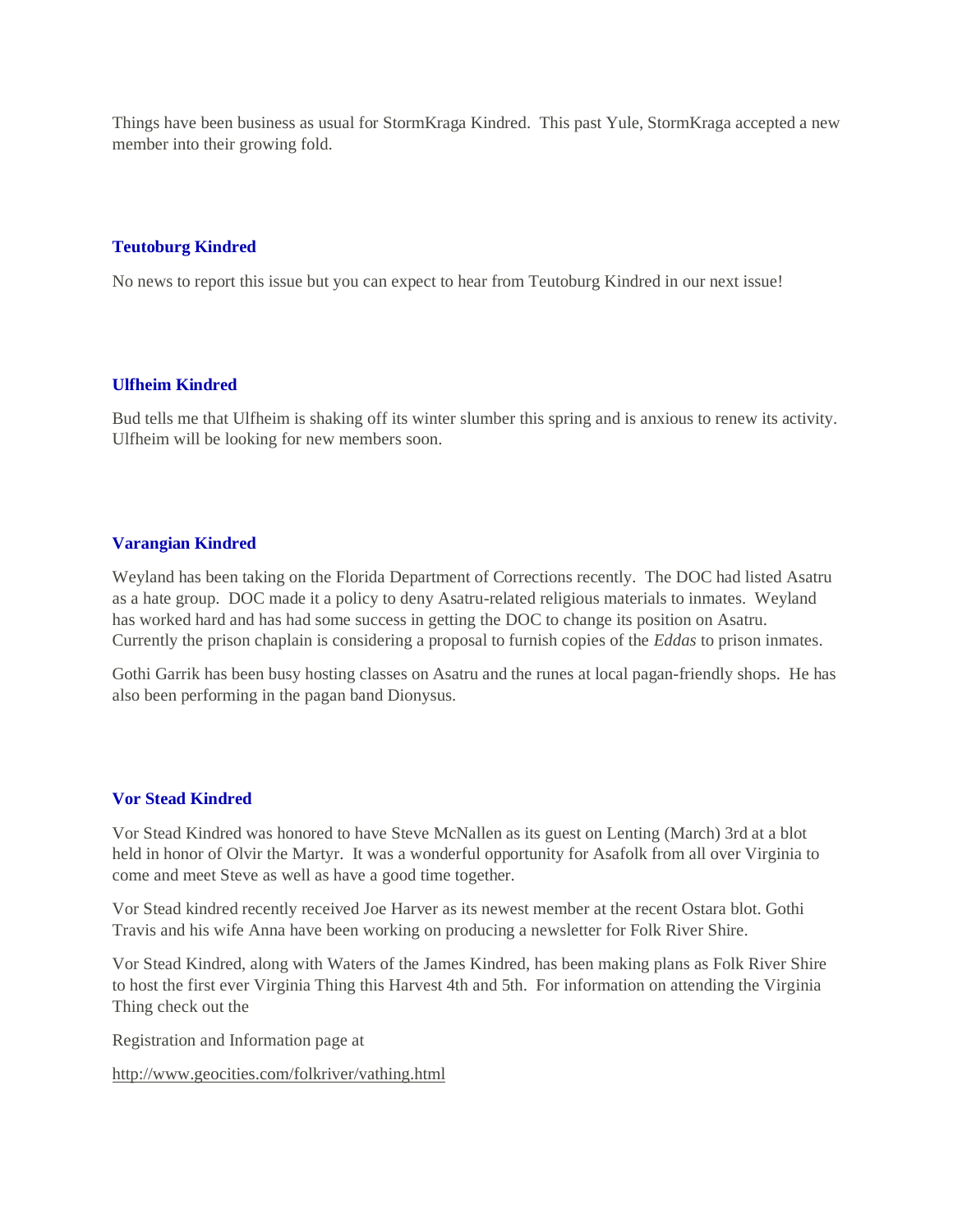## **Waters of the James Kindred**

The good folks in Waters of the James Kindred have been busy helping to plan the Virginia Thing with Vor Stead Kindred. Robert has been busy attending to his bees. GW is working on his gothi training and has been coming over and helping out Travis with the Vor Stead blotar.

## **Wolfbinder Kindred**

Mitch is working with the Brotherhood of the Sacred Hunt to organize a Bison hunt in late October. The hunt will be conducted with spears and will be held in Oregon. For more information about the hunt contact Mitch at **[mzebrowski2@home.com](https://web.archive.org/web/20010710015704/mailto:mzebrowski2@home.com) The BOSH currently has a total of seven committed hunters from across Vinland.**

Mitch attended the East Coast Thing this summer, and was a major force in helping it happen!



### **Dear Runestone,**

**I have happened upon your pages, and think I have been here several years before.**

**Anyhow, I have always held an interest in the old ways, and do study the religion, times, culture of the Northern Europeans. This is my heritage, and I am quite proud of it.**

**My question is; "You people do promote your 'race' quite a bit, and seem to be exclusionary; would it be untrue to say that you are in any way 'racist?'"**

**I cannot see why or how racism could or should be a part of promoting our culture and ways. Albeit, If I hear any more Hip-Hop at the Local "Irish pub" I think I too will lose my mind!**

**I don't think we can 'blame' the Native Americans for our undermining, nor the Saudis nor the East Indians etc. I don't think they were/are responsible for our troubles.**

**If you wish, please feel free to correct me...and at least comment on my comments. Thank you,**

**Allen**

Dear Allen:

No, we are not racist.

Back in the 1980's, the "human resources" industry was abuzz with the idea of "assertiveness." I think this is a valid way of analyzing the stance here at the AFA.

According to the concept at it was explained back then, there were three types of behavior: passive, aggressive, and assertive.

Passive behavior is when you do not demand your rights, but instead let others dominate you. Many men and women of European heritage exhibit this attitude, refusing to defend their legitimate interests when it comes to the whole question of race. Out of guilt, fear, or social programming, they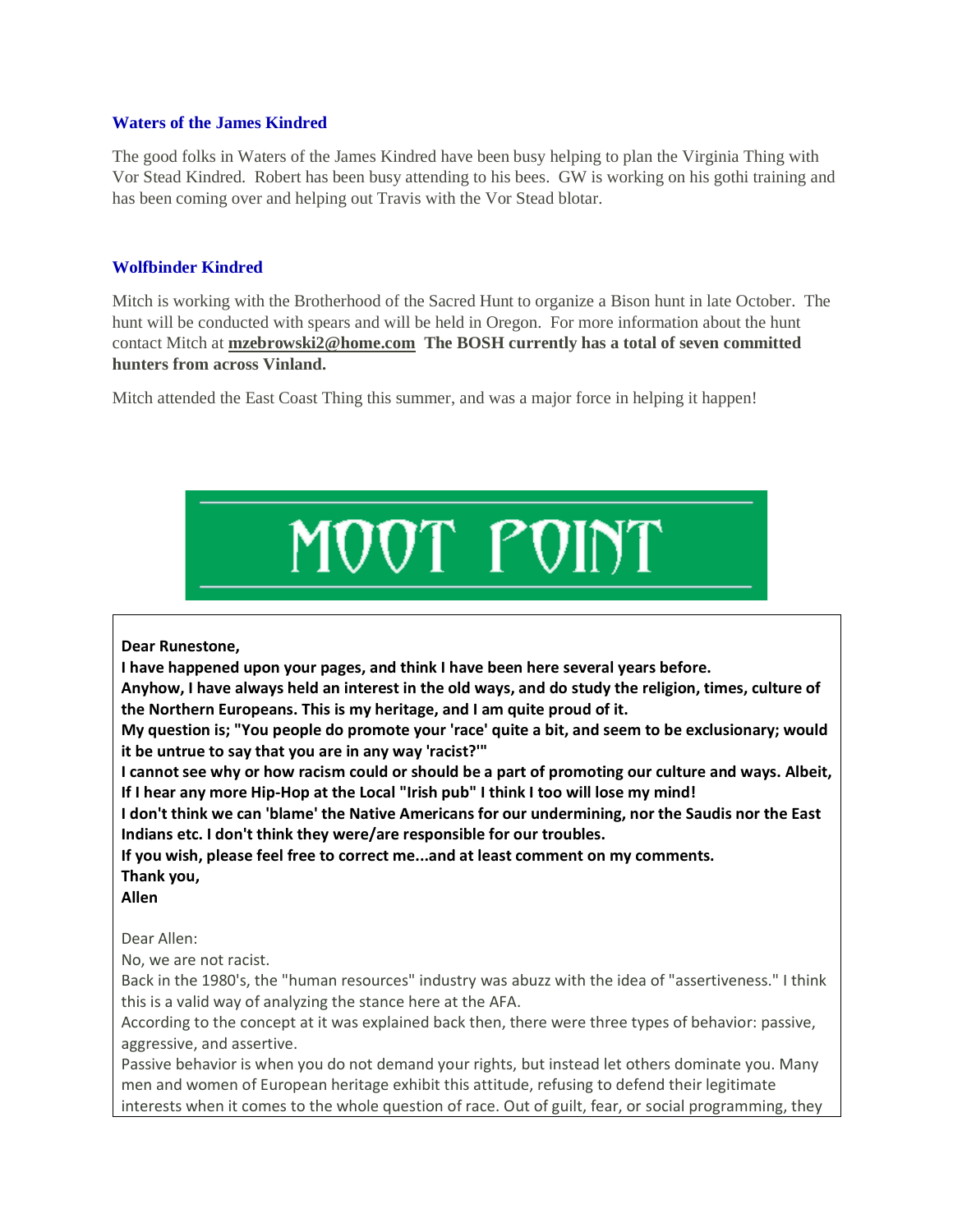bow to the demands of other groups with no resistance. These folks have become what I call "ethnomasochistic."

Aggressive behavior is quite the opposite. Aggressive people insist on their own rights, but ride roughshod over the legitimate rights of others. This is the kind of action I associate with racism. Assertive behavior is evidenced when one stands firm for his or her rights - and respects the rights of others, as well. This is the attitude of those of us who are Folkish.

I agree with you that there is no merit in blaming others for the situation in which the sons and daughters of Europe find themselves today. This is not to say that people of other groups have not aggressed against us; they certainly have! But blaming them as a group is neither just, nor accurate, nor helpful. Such an attitude feeds "problem thinking" rather than "solution thinking" and encourages us to think of ourselves as victims. We are better than that.

Hail the Gods and Goddesses!

Stephen A. McNallen

# **Dear Sir,**

**...I think you are misguided in having an Aerospace Technology Guild. This focus on technology is harmful to our Mother, the Earth. We need to heal her, not think about polluting the rest of the universe.**

# **Blessings,**

**Mandy**

# Dear Mandy,

Yes, the AFA is unique among religious organizations in having a space-related guild. But please consider the following:

- In space, there is around-the-clock, pollution-free solar energy at an intensity much stronger than down here at the bottom of the atmosphere. If we can find a way to get that energy to Earth, it will help take a load off other, dirtier ways of producing energy.

- One very small asteroid contains enough of the heavier ores (iron, cobalt, and the like) to meet our needs for centuries. Some of these asteroids pass relatively close to Earth.

- Given the availability of power and minerals in space, some heavy industry can be moved off-planet, reducing the load on our environment.

Ecology doomsayers tell me that the Earth is dying. And yes, I agree she is in pain and travail, with alarming symptoms. But I do not believe she is dying - she is in pain from giving birth to an interplanetary, and ultimately an interstellar, civilization. We are her children, carrying her heritage into the broader universe.

Hence the Aerospace Technology Guild of the AFA!

Hail the Earth!

Stephen A. McNallen

# **Dear Sirs,**

**Since I began folowing the Northern Way about three years ago, your name has come up on email groups many times but no one ever included your website URL. I just looked at th[e runestone.org](https://web.archive.org/web/20010710020701/http:/runestone.org/) site and was pretty impressed. It looks to me like lots of lies are being spread about you on these other newsgroups.**

**I do have one question. It is said that your organization recruits prisoners and is adding to the number of white supremacists behind bars. I'm curious about your response.**